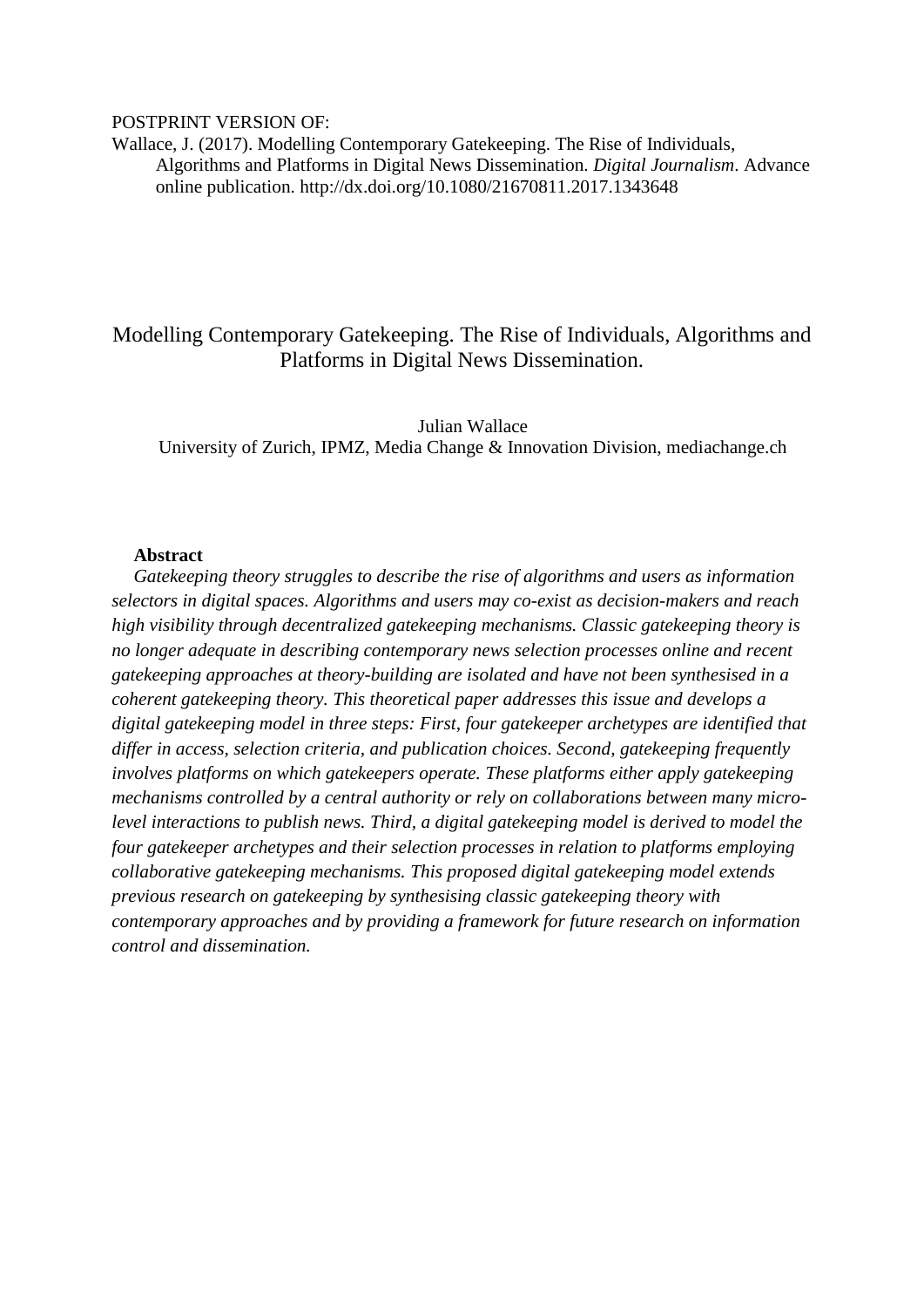### **Introduction**

For the last half century, gatekeeping theory has provided a solid framework for analysing the selection and control of public news. To be a gatekeeper means to exercise control over what information reaches society and how social reality is framed. Gatekeepers "facilitate or constrain the diffusion of information as they decide which messages to allow past the gates" (Shoemaker and Vos 2009, 21). Traditionally, these decisions have been associated with journalism, and, even today, print and broadcast media companies remain important contributors to our information environment.

However, the gatekeeping process has changed. Phenomena such as the Arab Spring, the Occupy movement and WikiLeaks showed a changing role of traditional media to act as the exclusive gatekeeper in the selection and dissemination of information. In recent years, gatekeeping tasks are increasingly carried out by non-journalistic actors and platforms (Nuernbergk 2012). For example, in Egypt (2011) and Turkey (2013), the social network *Twitter* was used to circumvent information control by state media and to propagate alternative news items (Demirhan 2014; Meraz and Papacharissi 2013). In western democracies, non-mainstream news sources like individuals on social media or alternative news portals compete successfully against institutionalised news outlets for power over the public agenda (Fletcher and Park 2017). As traditional journalism's control over publicly available information recedes, new actors like *Google* and *Facebook* or Blogs like *Breitbart* emerge that follow strategic or personal interests and influence the selection and dissemination of information.

Moreover, these new actors apply radically different selection processes. For example, social networks allow a multitude of individuals to select and curate information based on their individual selection criteria (Jürgens, Jungherr, and Schoen 2011; Meraz and Papacharissi 2013). Social networks are complemented by algorithm-based services, such as search engines or news aggregators, which are redistributing and channelling information on the web. *Google*'s *PageRank* algorithm applies predefined and programmable criteria to influence which news sites can be found in their search engine (Wolters 2012). Thorson (2008, 486) concluded that algorithms such as news recommender systems "have the potential to radically shift not only how we select what news to read, but also the attitudes we form about it". Taken together, the rise of algorithms and platforms that enable individual users and services to take part in publishing news has changed gatekeeping selection processes and news flow patterns. Accordingly, gatekeeping theory must also change.

Although research has brought forth a variety of new approaches that adapt gatekeeping theory to the information age (e.g., Barzilai-Nahon 2008; Bruns 2005), gatekeeping remains a contested and fragmented research field. All of the current approaches address particular aspects of information control and focus on specific actors or processes. Mostly, they revolve around the question of whether journalism remains relevant or individual users have taken over the gatekeeping roles. However, there is no gatekeeping framework to relate individuals and media outlets to one another beyond a sequential selection loop. It is thus crucial to identify the challenges for gatekeeping and to refine the current selection processes into a new digital gatekeeping model. The relevant research questions are as follows: In such a digital environment, how can users and algorithms be incorporated as gatekeepers in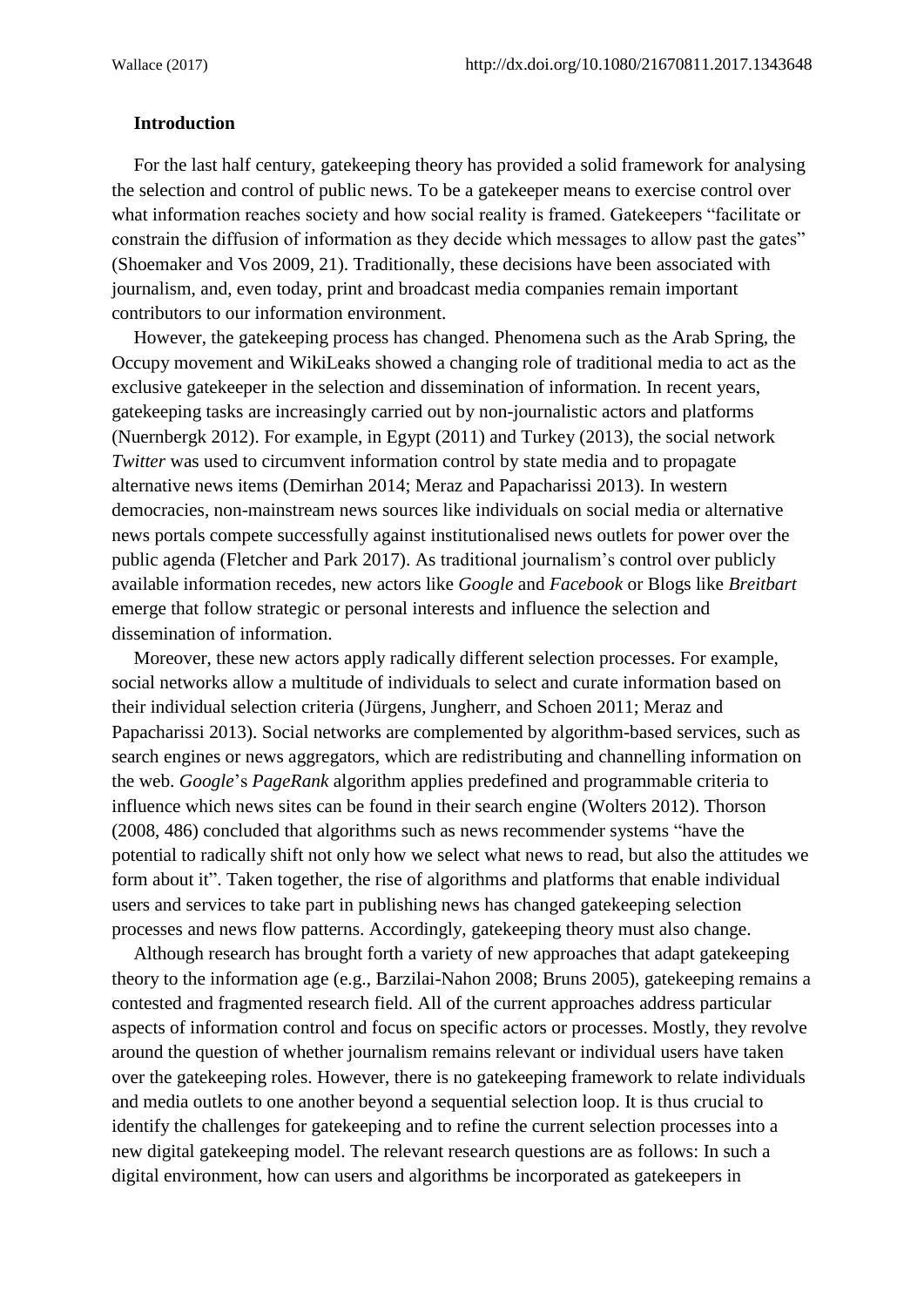gatekeeping theory? How are platforms influencing the gatekeeping process, and what gatekeeping mechanisms are used?

The purpose of this theoretical paper is to develop a gatekeeping model that builds on existing theory by including users and algorithms as gatekeepers in a complex gatekeeping process. For this endeavour, first, current transitions in gatekeeping theory are discussed. Based on these insights, a typology of digital gatekeepers is developed, and the emerging importance of platforms and their gatekeeping mechanisms is explored. Finally, a digital gatekeeping model is proposed that highlights the relationships between platforms, gatekeepers and gatekeeping as a process.

### **Gatekeeping Theory in Transition**

To understand and address the challenges to gatekeeping theory, the basic assumptions of gatekeeping need to be clarified. The origins of this concept can be traced back to Lewin (1947), who described gatekeeping as the process of food reaching the family table. In his understanding, food may come from various sources (e.g., the grocery store or the garden), and the process of putting food on the table requires a series of decisions to be made (e.g., discovering it, buying it and transporting it). Lewin subsumed theses sources and the ensuing decisions under the term "channels". Each channel consists of several sections, one for each decision. Whether food (or a news item) enters such a channel, or moves from one section to another, is decided by one or several gatekeepers (Bass 1969). The entrances (decision or action points) to the channel and its sections are called gates. Thus, gatekeeping is understood as the process of items passing through a channel, whose entrance and section gates are guarded by gatekeepers.

Building on this gatekeeping concept, White (1950) was the first author to look at gatekeeping specifically in journalistic contexts. He understood the editor as the gatekeeper, and the abstract entity of all selected information as "news". Following White's observations, gatekeeping research in communication science has revolved around "the process by which the billions of messages that are available in the world get cut down and transformed into the hundreds of messages that reach a given person on a given day" (Shoemaker 1991, 1). Shoemaker and Vos (2009, 3) have written about "events [that] are covered by the mass media", coupling news to novel information, or new interpretations, and to publication (the term shall subsequently include broadcasting for the sake of simplicity) for a potentially large audience. However, controlling information signifies more than just selection; it also includes what Donohue, Tichenor and Olien have defined as "decisions about message encoding, such as selection, shaping, display, timing, withholding, or repetition of entire messages" (1972, 43). Such decisions are made at different stages. Bass (1969) identified two roles in (journalistic) gatekeeping: the "news gatherers", who find and consolidate information into a news item, and the "news processors", who turn the news item into a completed product that is ready for publication. Even if both roles can be performed by the same person, this shows that gatekeeping consists of more than a one-time process of selecting information. Moreover, the decisions of gatekeepers are influenced by positive and negative forces. Forces can be understood as influencing attributes of actors and of the channel in which gatekeeping takes place. The stronger these forces, the more they will affect the selections made by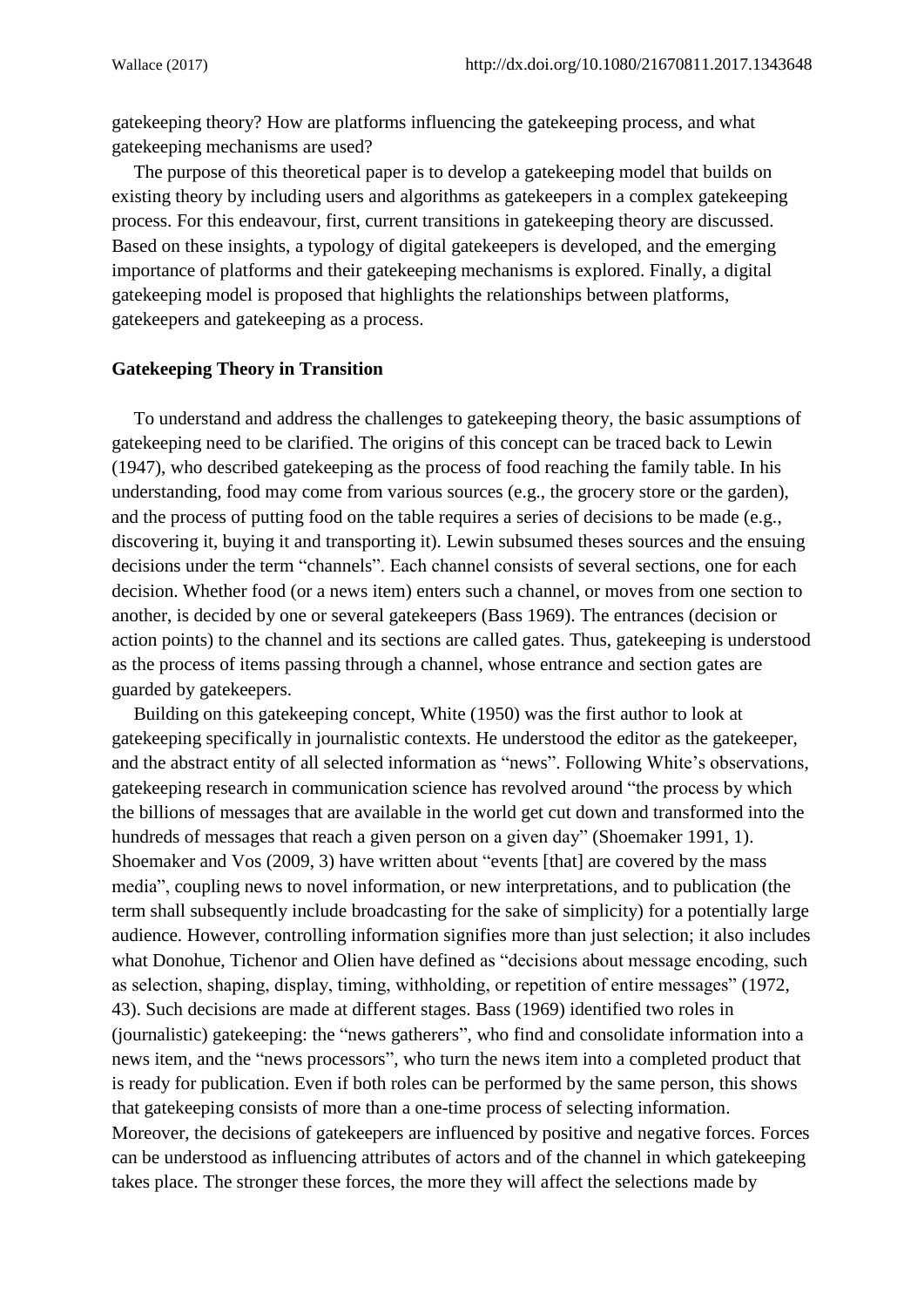gatekeepers. For example, the high news value of a specific story is a positive force, and editorial limitations may be a negative force on the inclusion of a specific news item.

However, these observations have been predominantly tied to journalism. For the past decade, the rising importance of digital platforms and the dissemination of information by non-journalistic actors has put gatekeeping theory in transition. There is a visible discrepancy between classic journalistic gatekeeping and phenomena such as viral posts. Thus, in the last decade, gatekeeping theory has been continuously challenged and modified. Related research has predominantly focused on two questions: (a) Are there still gatekeepers guarding the gates, and who are they? And (b) how has gatekeeping changed as a process?

#### *Who Guards the Gates?*

First, many authors have questioned the role and the power of gatekeepers in a new media environment. The definition of the gatekeeper is complicated by the multiplicity of observable actors in the gatekeeping process online. Much research has focused on individual users and their role in journalism, using phrases such as "citizen journalism" or "participatory journalism" (Boczkowski and Mitchelstein 2012; Wall 2015). Despite there being little disagreement on the need to include individuals in the gatekeeping process (e.g., C. Nielsen 2014; R. Nielsen 2014; Singer, 2014), which led Shoemaker and Vos (2009, 33) to note that "we are all gatekeepers", there is no consensus on how to fit them into the existing gatekeeping theory. Some have argued that these individuals have made gatekeeping theory completely redundant (Williams and Carpini 2004), whereas others understand gatekeeping by individuals as follow-up communication or "secondary gatekeeping" (Singer 2014). For example, Shoemaker et al. (2010) included users as *subsequent* "audience gatekeepers", who followed legacy media. Users are thus primarily understood as key influencers for their social groups on various digital platforms (Kwon et al. 2012).

Vice versa, Jensen (2015) identified "second-screen" gatekeeping as the inclusion of social network communication in legacy media. Bruns (2005) has highlighted the publishing power of individuals in contrast to journalism. He identified a changing role of journalism—a shift from *controlling* the construction of social reality to *curating* it by re-publishing content through journalistic platforms after it was already visible on the web. This means that journalists act as "gatewatchers" instead of gatekeepers.

In contrast, the power of non-human actors such as search engines, aggregators or rating and curation platforms — in short, algorithms — as gatekeepers has been addressed by a rather small field of researchers (e.g., Bui 2010; Diakopoulos 2014; Lerman and Ghosh 2010; Lewis and Westlund 2014; Napoli 2014; Tandoc 2014), leading Thurman (2015, 9) to note that there is "an almost exclusive concern with human gatekeepers". Algorithms can be understood as "problem-solving mechanisms" in which algorithmic selection or the "automated assignment of relevance to certain selected pieces of information" takes place (Just and Latzer 2016, 2). Depending on their purpose, algorithms facilitate user activity, sharing, collaborative ranking or automated rankings. For example, *Facebook*'s NewsFeedalgorithm assigns relevance to posts from friends and selects some to be more prominent, and the *Google* search engine algorithm "Hummingbird" selects and displays certain websites according to their computed relevance to a custom search term. Algorithms also employ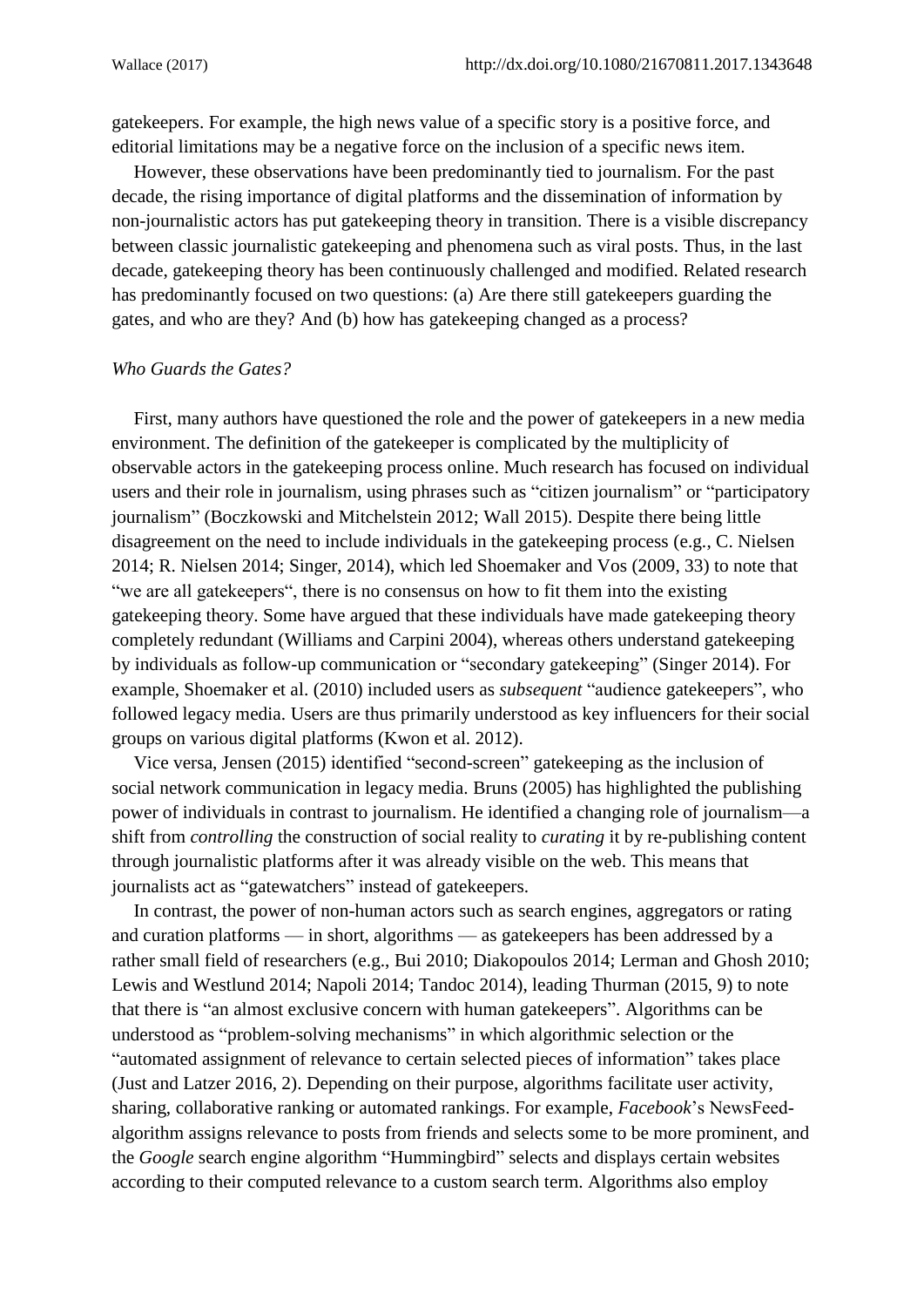personalisation that is often unnoticed by their users (Powers 2017), which further instills fears of filter bubbles (Pariser 2011). For example, Napoli (2014) has stressed that the algorithms in search engines, aggregators and recommender systems shape what is considered to be of public interest. They – or their proprietary companies - are considered governors of information flow on many digital platforms (Gillespie 2014). The role of algorithms in digital gatekeeping is rising, and they have become part of many processes in the construction of social reality (Just and Latzer 2016).

Summarising the above, contemporary gatekeeping may be shaped by what Thorson and Wells (2016) have named «curated Flows», in which several curators *simultaneously* co-exist and shape the flow of information. However, this understanding requires a more flexible notion of the process of gatekeeping.

## *A Relational Turn?*

The second strain of research has addressed the changing nature of gatekeeping as a process. Shoemaker et al. (2001, 233) have noted that gatekeeping should not be "just a series of in and out decisions", but must instead describe the "overall process through which social reality transmitted by the news media is constructed". Not everyone who can and does communicate online is relevant enough to construct social reality. Thus, Michael and Vos (2015) (among others) have argued that gatekeeping should follow a relational approach in which gatekeepers are those communication nodes with the most relevant connections. Barzilai-Nahon (2008) has focused on the power relations between actors in a gatekeeping setting. Her concept of "networked gatekeeping" highlights the active role of the audience, who she called "gated". The gated are active influencers of gatekeeping decisions, instead of being only a receiving entity. Although Barzilai-Nahon has emphasised that gatekeepers are the ones who exercise control—she calls them the admins of their network—the power relations between information selectors and their peers can vary. In her view, there are multiple types of gatekeeper–gated relations that are dependent on power, relations, information production possibilities and alternatives inside a network. This approach abandons the concept of a unidirectional news flow and instead models dynamic gatekeeper– gated relations that may change over time (Barzilai-Nahon 2008). Thus, the construction of social reality is no longer limited to specific actors. Instead, to become a gatekeeper, anyone in a network can cultivate relations with his or her peers and thus achieve a gatekeeping position for a certain amount of time.

However, relations are formed differently depending on the network. Shaw (2012) looked specifically at interdependent user-based decision processes that build on interactions. He identified two types of gatekeeping mechanisms online: centralized and decentralized. Whereas centralized gatekeeping is the traditional notion of central authorities exercising control over information, "decentralized gatekeeping consists of numerous, microlevel interactions between individuals engaged in a particular collective endeavour" (Shaw 2012, 350). Decentralized gatekeeping implies that norms in the decision process are formed socially from user to user and that the selection of prominent topics stems from the accumulation of individual user opinions and articulations. For instance, the single up-and down voting of a *Reddit* article is irrelevant, unless a certain number of other individuals do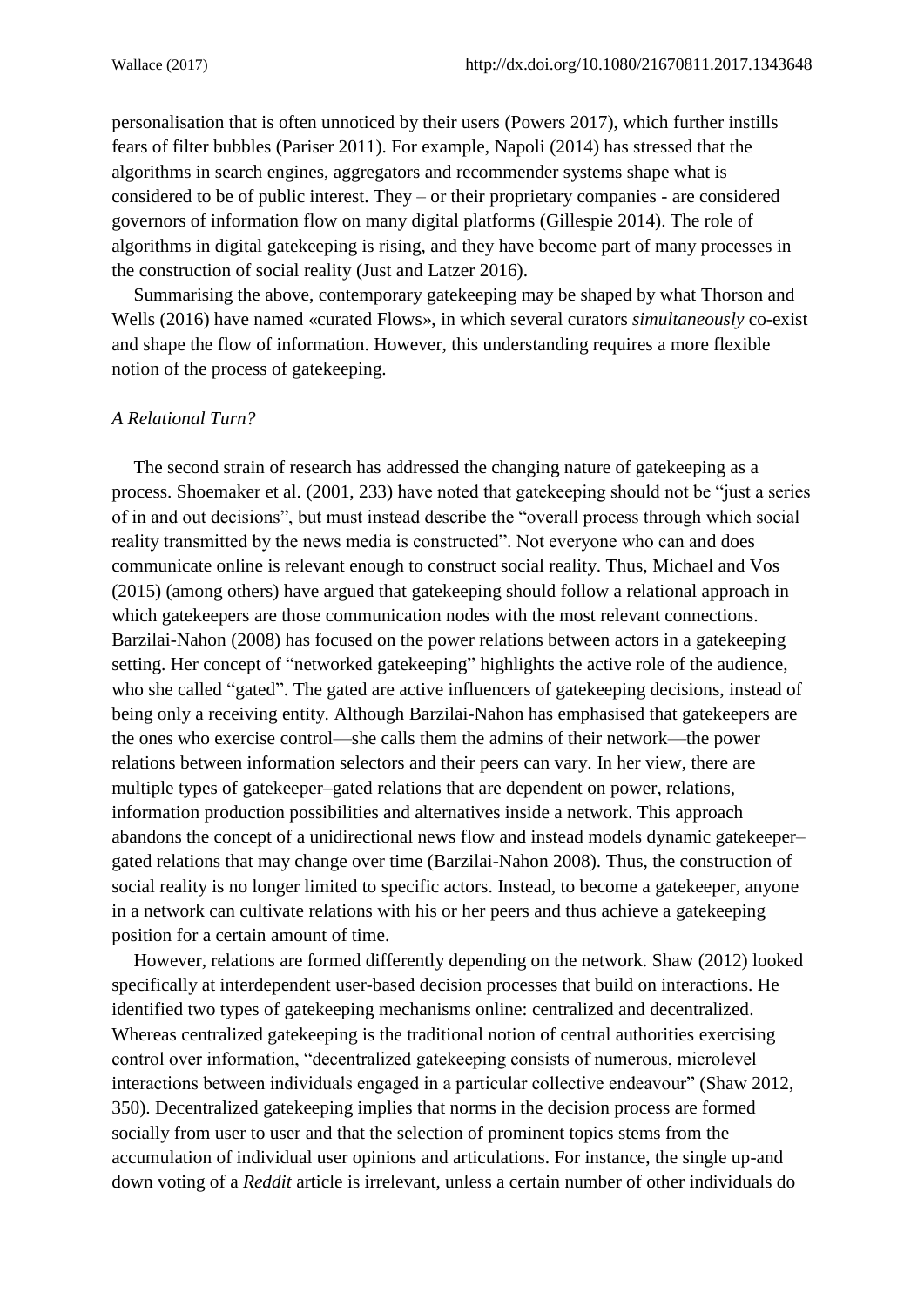the same, thereby promoting the article with aggregated votes. Shaw's study focused on a single mechanism on a single platform. The present study argues that the implications of decision processes based on collective interactions are relevant for gatekeeping in general.

To summarise, there is general agreement that gatekeeping theory needs to be adapted to "contemporary media ecologies" (Vos 2015). Recent approaches have identified new gatekeepers, new gatekeeping mechanisms and a shift from a one-directional news flow to a complex network of relations involving existing and new gatekeepers. However, the coexistence of journalism, collaborative platforms, powerful algorithms and social networks indicates that none of these gatekeeper approaches are mutually exclusive. Instead, gatekeeping has become a shared process of news diffusion, in which multiple gatekeepers, selection mechanisms and platforms interact (Thorson and Wells 2016). Gatekeeping in contemporary media ecologies bears more resemblance to an open city with local, individually managed centres than a centralised city with walled gates. Consequently, gatekeeping theory can no longer focus on the selection of a specific gateway (be that journalism or collaborative platforms); it must instead provide a model on information flows and the dominant agents that contribute to the diffusion. So far, there have been no encompassing attempts to redefine the central terms of gatekeeping or to model possible modes of interaction within. Therefore, the present article argues that there is a need for a reconception of three main notions associated with gatekeeping: gatekeepers, gatekeeping mechanisms and gatekeeping as a process. Thus, the following sections will be structured as follows. First, a new gatekeeper typology will be drawn. Second, the role of platforms and gatekeeping mechanisms will be discussed, and third, gatekeeping will be modelled as an iterative news dissemination process.

# **A Typology of Digital Gatekeepers**

# *Finding agents of information flow*

In contemporary media ecologies, anyone can publish content. More precisely, 'individual' accounts can be amateurs without professional affiliations, journalists working for institutionalised news companies or accounts of organisations or interest groups that are professionally and strategically managed. In addition, anyone of these 'individuals' can shape, interpret and reinterpret news items that have already been published and redistribute them on several platforms to their peers (Singer 2014; Thurman 2011). The sharing of content has been subsumed by Choi (2016) as 'externalizing' content by endorsing (through 'like' or 'favourite' buttons) or recontextualizing (sharing and reposting) news items. Both publishing news items and recontextualizing existing news items turn individuals into information selectors for their respective audiences (Goode 2010). Even the endorsing of content—technically not a publication in itself—may lead to the publication of content. For example, through user-based ranking mechanisms on platforms, original user-created content may reach a high level of visibility (Lerman and Ghosh 2010). Thus, by publishing, endorsing or by recontextualizing already published news items, individuals become gatekeepers. Just like individuals, algorithms that select information and disseminate it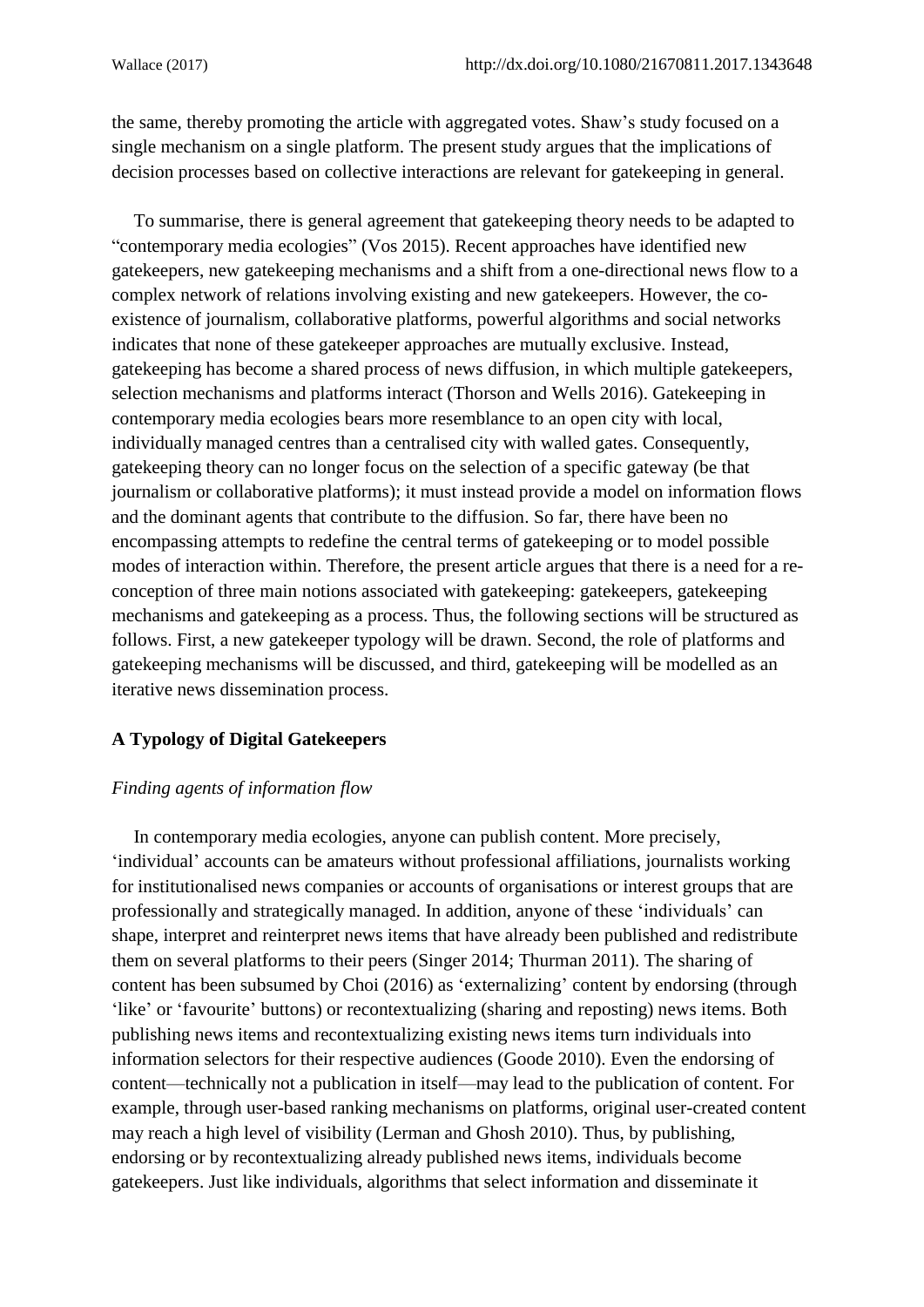essentially act as gatekeepers. However, among the countless and diverse algorithms on the web, only those that select and shape information and make it available to an audience (such as *Google*'s Hummingbird or *Google* News) can be understood as agents in the information flow and thus as "social media gatekeepers" for their audience (Vos 2015). Even though they rarely create news items themselves, algorithms select and publish information in a way that is similar to a news outlet (Pariser 2011). Potentially, every individual and every publishing algorithm *could* be a gatekeeper, whereas only few of them *are* for any given subject.

To complicate matters further, information may travel from one channel to another. For instance, a *Facebook* post may be picked up by a media outlet, whose article will then be shared on *Twitter*. Information still follows a series of decisions from gatekeepers; these decisions are, however, not bound to a particular "media" or "audience" channel. Thus, while the term "channel" can still be used to define the particular flow of a news item, defining channels becomes descriptive rather than explanatory. Instead of fixed channels, information flows between platforms such as news outlets, social networks and search engines. Individuals within these platforms may or may not act as gatekeepers; their flexibility as "produsers" (Bruns 2009) leads to dynamic information flows that may change all the time.

However, even without the guiding notion of channels, gatekeepers are not free from the forces influencing their decisions or the environment they are subjected to. Every individual and algorithm is embedded in particular (social) systems and subjected to particular forces (e.g., guidelines of their governing organization). In other words, gatekeepers are not limited by channels but are instead empowered or disadvantaged by their affiliations with (journalistic) organisations and institutions. These affiliations shape their behaviour as gatekeepers, which leads to different information being publicly visible and which ultimately changes gatekeeping as a process of news diffusion.

Therefore, in an attempt to model the influence of these affiliations on traditional, collaborative and algorithmic gatekeeping practices, this paper divides a gatekeeper's selection process into their access to information (input-stage), selection processes (throughput-stage) and publication possibilities (output-stage). In the input stage, gatekeepers select information from their available sources. From the available sources, the gatekeeper then selects some elements and processes them into a news item based on the gatekeeper's selection criteria (throughput stage). Lastly, the created news item is published or broadcast on some (or several) "spaces" – which includes legacy media, platforms or websites (output stage). The present article argues that gatekeepers can be categorized along these stages and suggests a distinction between journalists, individual amateurs, strategic professionals and algorithms as gatekeepers (Table 1). This typology of four types of gatekeepers is by no means meant to be exhaustive: Especially individual amateurs, for instance, need to be further differentiated into subgroups, as large differences between elites and non-elites are to be expected. Still, this typology serves as a framework to identify semantic differences between gatekeepers: For each type of gatekeeper, different basic assumptions about selection, access and publication possibilities need to be made.

*Table 1. Journalists, Individual Amateurs, Strategic Professionals and Algorithms as Gatekeepers*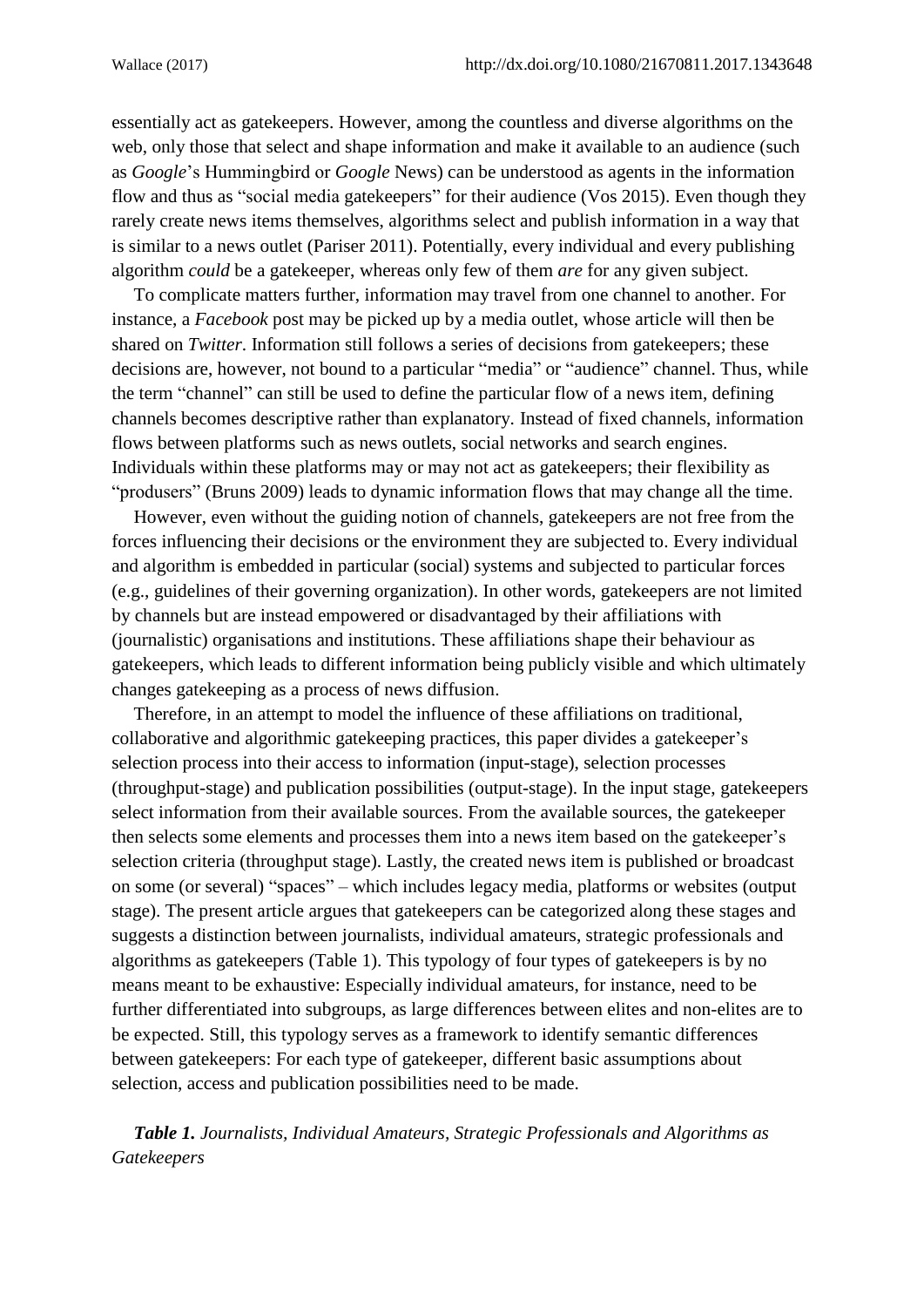|                   | <b>Journalists</b>   | <b>Individual</b>     | <b>Strategic</b>       | <b>Algorithms</b>   |
|-------------------|----------------------|-----------------------|------------------------|---------------------|
|                   |                      | <b>Amateurs</b>       | <b>Professionals</b>   |                     |
| <b>Input</b>      | High by affiliation  | From low to high,     | Low or high,           | Low or high,        |
|                   | with established     | depending on          | depending on the       | depending on the    |
| Access to         | media institutes     | affiliations & social | governing              | governing           |
| informatio        |                      | standing              | organisation           | organisation        |
| n                 |                      |                       |                        |                     |
| <b>Throughput</b> | Newsroom             | Individual            | Strategic,             | Programmable        |
|                   | routines             | predispositions,      | organizational         | criteria based on   |
| <b>Selection</b>  | (organisational and  | personal interests    | interests,             | organizational      |
| criteria and      | ethical)             |                       | professional           | interests           |
| framing           |                      |                       | routines (e.g., Public |                     |
|                   |                      |                       | Relations)             |                     |
| Output            | Established          | Social spaces,        | Social spaces,         | Proprietary         |
|                   | journalistic spaces, | collaborative         | collaborative          | spaces, social      |
| <b>Choice of</b>  | social spaces        | spaces, proprietary   | spaces, proprietary    | spaces or           |
| publication       |                      | spaces                | spaces                 | integrated in other |
|                   |                      |                       |                        | spaces              |

## *Access (input-stage)*

First, 'access' as the ability to witness events or retrieve novel information is not a new variable; differences in access were always considered important by gatekeeping research (Shoemaker and Vos 2009). However, these differences grow exponentially when including non-journalistic actors and thus merit a closer inspection. The everyday user does not rely on the stable and institutionalised sources of an editorial office. Rather, information will be accessed through multiple channels (e.g., news companies, *Twitter* or *Facebook*), each of which are subjected to different forces (e.g., the restriction to 140 letters by *Twitter*). Individual amateurs without social or organisational affiliations to powerful organisations or institutions are limited to personal information networks. Strategic professionals, often working for organizations or interest groups, *can* access otherwise inaccessible information.

However, there are clear patterns of a continuing relevance of journalists as the breakers of news: Because journalists profit from their affiliation to media companies, they have access to elite sources such as state representatives, experts, elites, news agencies and information brokers (Reich 2008). Given this access, they remain in a powerful position to influence the news ecosystem significantly (Neuberger and Nuernbergk 2010). In addition, platforms, such as social networks, host many accounts used by professional journalistic individuals with high levels of access to information (Russell et al. 2015). For instance, Lasorsa, Lewis, and Holton (2012) pointed out that many journalists are also active on *Twitter* with the access but without the label of their news organisation. A study by Kwak et al. (2010) even implied that the most prominent *Twitter* users have close ties to established organisations or elites.

This variance in access to information is similar for automated algorithms and their algorithmic selection. Algorithms rely on a pool of structured information and its automated processing, which selects and assigns relevance to certain content (Latzer et al. 2014). The access of algorithms needs to be defined in their code by their creators: Whoever is in charge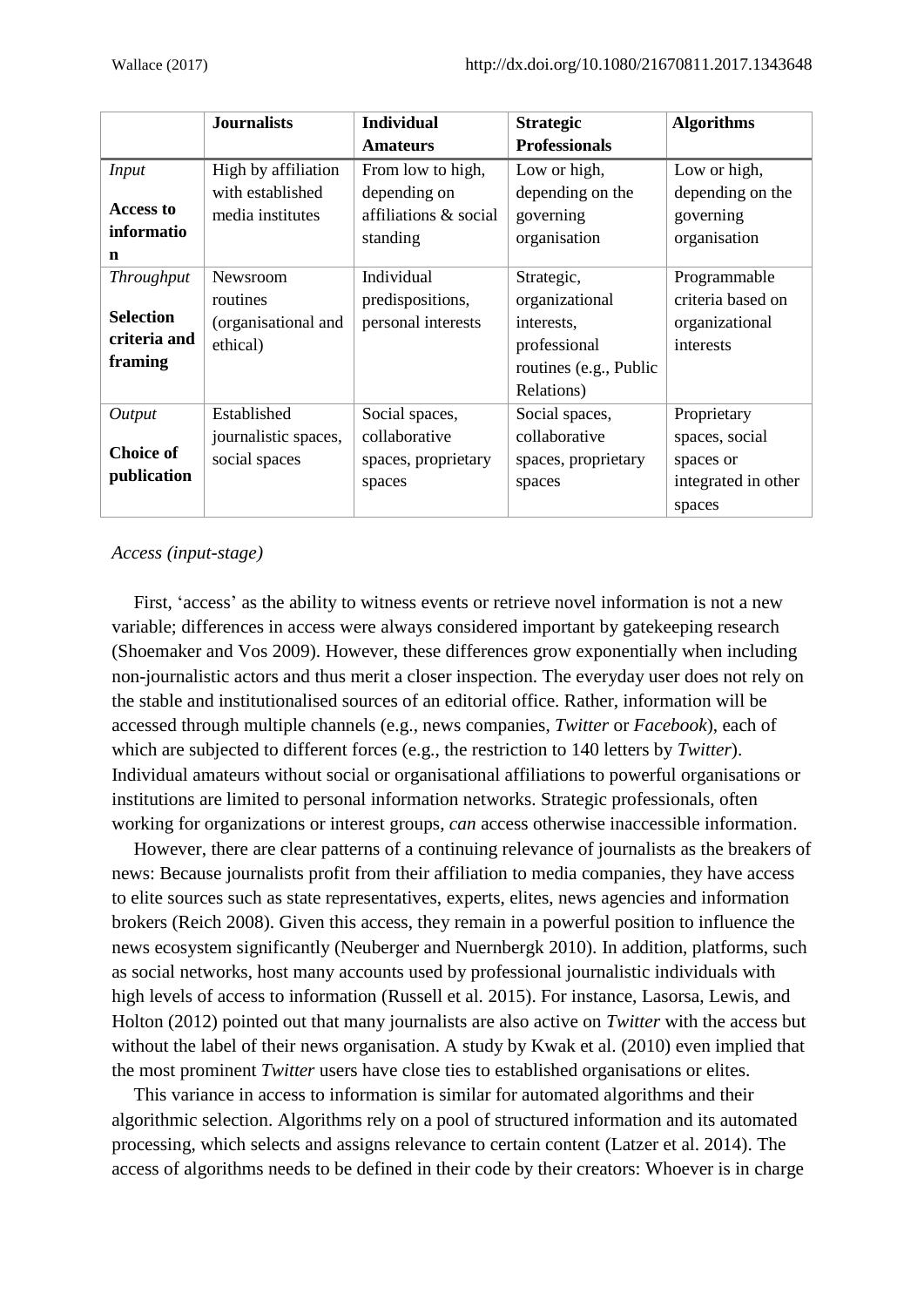of an algorithm defines the available sources and the sophistication of the algorithm. Thus, for the most part, the level of access of algorithms is defined by its governing organisation, which follows strategic market goals and sets up their business and data gathering models accordingly (e.g., *Google's* or *Facebook's* terms of service that allow a wide range of personal data to be collected). Because its sources and criteria are predefined, in algorithmically driven news applications (such as *Google* News), there is a risk that unconventional information or previously unknown sources are under-represented or not represented at all: The algorithm may create its own filter bubble (Nguyen et al. 2014).

In summary, the diversification of gatekeepers renders the degree of access more important.

### *Selection Criteria (throughput-stage)*

Second, the selection criteria of journalists are different from those of non-journalistic gatekeepers. In all human gatekeeping decisions, information is selected based on personal criteria and processed/framed according to predispositions and attitudes (Eilders 2006). In addition, everyone is embedded in a social system and subjected to all of the forces within. As many gatekeeping studies have highlighted, the journalistic selection process is dependent on many personal and institutional forces surrounding the gatekeeper (Shoemaker et al. 2001; Donohue, Olien, and Tichenor 1989). In journalism, the personal selection criteria are superimposed by organisational and institutional forces such as journalistic standards or editorial policies (Mitchelstein and Boczkowski 2009). In contrast to journalists, an individual amateur or even a strategic professional is not bound by the principles of fact checking or transparency of sources. Individuals' selection criteria are personal, difficult to predict and potentially based on topic-specific and changing predispositions, attitudes and emotions (Nguyen et al. 2014; Picone, Wolf, and Robijt 2016). Selections may be more socially oriented; for instance, selection could be based on status among digital peers (Lee and Ma 2012) or what others consume most (Trilling and Schoenbach 2014). Moreover, the affiliations of strategic professionals to non-journalistic organisations or individual amateur's interests in topics may guide their selections (Trilling, Tolochko, and Burscher 2016). For example, individual users on most common social networks promote non-public affairs and entertainment rather than politics and public issues, steering the former topics toward higher levels of visibility (Kwak et al. 2010).

Algorithms, in contrast, select and process information based on predefined lines of code. Unless the algorithm is self-learning, it operates by following mathematical and logical procedures. Therefore, the information serving as the input must be translatable into data that are readable by the algorithm. Whatever is not readable cannot be interpreted by the algorithm and is therefore not selected. For example, social news sites such as rivva.de work by calculating the most read, most shared or most active news articles because of the quantifiable nature of these characteristics. These sites do not estimate the quality of the texts. Normative values such as journalistic quality are especially hard to reduce to factors. Accordingly, these characteristics are either not part of the selection criteria or are predefined by the programmers. Thus, whereas humans may apply an individual sense of quality, algorithmic selection struggles to recognise normative factors.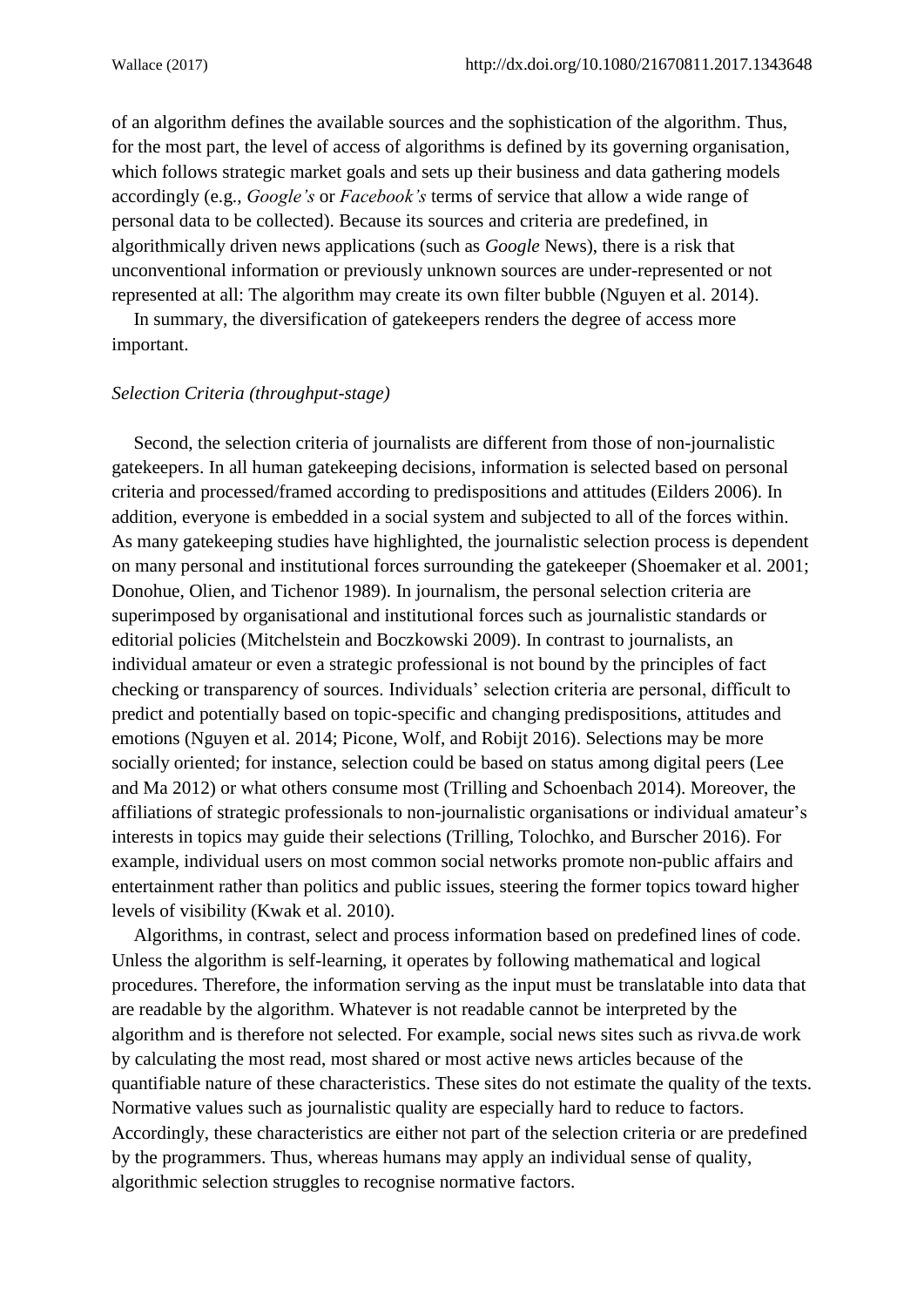Online, algorithms most commonly act as gatekeepers within platforms that redistribute already published news items (such as in *Google*, *Google News*). However, there is initial evidence that algorithms create news text themselves (Dörr 2015). According to Dörr (2015), a growing number of journalistic news items are written by algorithmically powered natural language generation. Even though automated news production by algorithms has been rare in journalism to this point, the influence of text-generating algorithms is likely to increase in the near future (Coddington and Holton 2014). Thus, gatekeeping theory must include the possibility of algorithms as the gatekeepers that break news first.

## *Choices of Publication Space (output-stage)*

Third, the choice of publication space depends on whether the gatekeeper is algorithmic, journalistic or individual (both amateurs and professionals). The difference between professional journalists and other human gatekeepers is evident: While journalists can rely on organised and institutionalised news websites (proprietary platforms), others must use other spaces that allow them to publish content. They can still act as gatekeepers, either by establishing their own publication spaces (e.g., blogs) or through the use of third-party platforms that allow their content to be published (e.g., *Twitter*, *Facebook*, *Reddit*). Although it is possible to create individual websites or blogs, other platforms, such as the social networks *Twitter* or *Facebook*, offer much better visibility for published content. The large user base of social networks and the possibility of pushing content to recipients attracts journalists as well. Many journalists also publish their news on *Twitter*, and many news companies own a corporate account on *Facebook*. Moreover, on collaborative platforms, such as *Reddit*, users may publish any kind of information and let others rate their news item. If the content is ranked highly enough, it gains visibility and may spark other users—including journalists—to forward it to other platforms. However, third-party platforms do not all follow the same rules or appeal to the same groups. This indicates that the individual's choice of platforms is highly influenced by the attributes and the stance of the platform, leading to platform-specific behaviour.

Contrary to this, algorithmic gatekeepers such as search engines (e.g., *Google*), news aggregators (e.g., rivva.de) and social filterers (e.g, *Facebook NewsFeed*) publish on their proprietary platforms. The output of algorithms is often tied to specific web spaces, because their code needs to run on some physical computing device. For example, the news aggregator *Google* News ranks amongst the most visited digital spaces and has been shown to influence online newspapers to specialise their content to maximise their performance on this aggregator (Jeon and Nasr Esfahani 2013).

This typology serves as a starting point that needs further refining. However, it shows that judging an algorithm by journalistic norms is just as problematic as ignoring the differences in access between journalists and the individual amateurs. Whereas some gatekeepers can publish or broadcast on their specific channels, others are depending on third party platforms. In such cases, these non-journalistic platforms act as crucial intermediaries between gatekeepers and their audiences. For this reason, the role of platforms and their applied gatekeeping mechanisms deserve closer attention.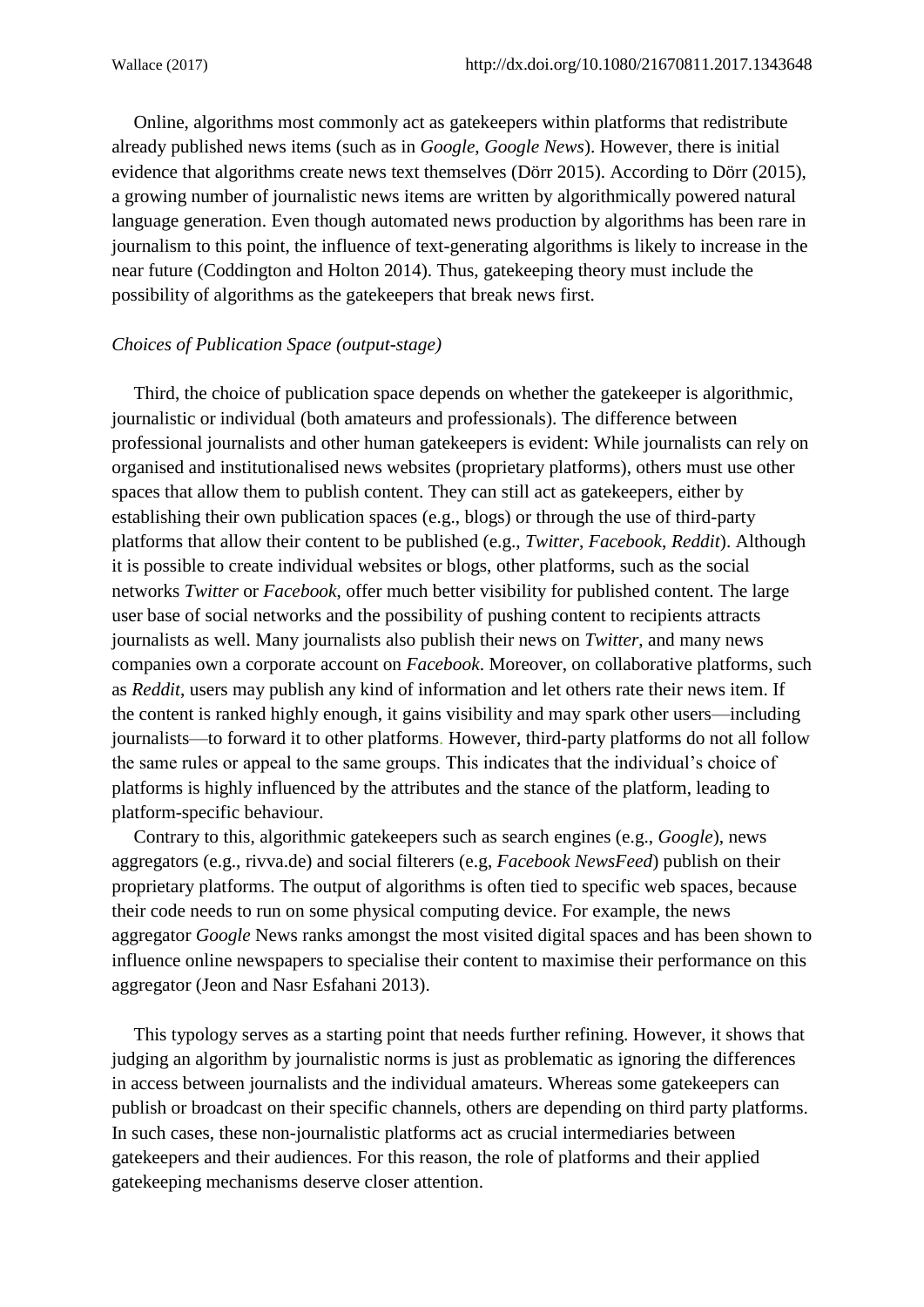#### **Platforms and Their Gatekeeping Mechanisms**

In most cases, a single user's opinion has little or no impact on the overall diffusion of a news item. Everyday users do not profit from affiliations with established news outlets and are (with notable exceptions) not in a position to reach large audiences by themselves. Most user-generated news items do not change or influence the public agenda by themselves. Thus, to reach their audience and become more visible in this information overflow, individual amateurs and strategic professionals have shown to rely on platforms.

Platforms can be understood as active hubs of communication that set the rules of interaction. For instance, on most social networks the possibilities for interaction are structured. There are rules about how individual user content is aggregated or rendered visible. Thus, new selection mechanisms have emerged that are not based on central authorities, but rather on the aggregation of individual selections. Shaw (2012) has dubbed such mechanisms "decentralized gatekeeping" that consist of many microlevel interactions between individuals and produce a selection of prominent topics. The individuals involved act as gatekeepers by selecting and publishing information, but the publication remains irrelevant for the construction of social reality unless it also gets picked up and republished by other individuals. If repeated enough, images, opinions or videos can even go viral (Kwak et al. 2010). However, if not, they are only seen by a specific local audience (e.g. friends on *Facebook*). Such decentralized gatekeeping mechanisms come in many variants. *Facebook* and *Twitter* are the most popular examples, but they are not the only ones. One of the more common applications is the aggregation of the most viewed or most clicked news stories on a website (see "collaborative filtering" in Knobloch Westerwick et al. 2005). In this case, merely reading an article promotes it.

However, decentralized gatekeeping requires rather specific structures to work. Decentralized gatekeeping makes use of "social navigation", the orientations of users on the publicly visible selections of other users (Engelmann and Wendelin 2015). Not all platforms offer social navigation or the possibility of networked many-to-many communication. The platform proprietor chooses which gatekeeping mechanism is applied on the platform. Thus, the idea of user empowerment is a bit illusive. For example, if *Twitter* were to manually select the recipients of users' tweets, they would effectively negate any option for their users to act as gatekeepers to their peers.

In digital gatekeeping, platforms serve as network nodes, in which a multitude of actors (including journalists and automated bots) can communicate according to the rules set up by the proprietor of the platform. Thus, the power of individual amateurs to become gatekeeper on a platform is limited by its gatekeeping mechanism. Moreover, these mechanisms can be exploited by strategic professionals that employ fake accounts or bots to influence public opinion.

Because gatekeeping can now be performed simultaneously by multiple actors in multiple spaces, the definition of gatekeeping has become more complex: a platform can host many gatekeepers, and a gatekeeper can be present on many platforms at the same time. Conceptually, gatekeepers and the spaces of publication must be uncoupled. News items can follow virtually any trajectory in their dissemination. However, by combining the different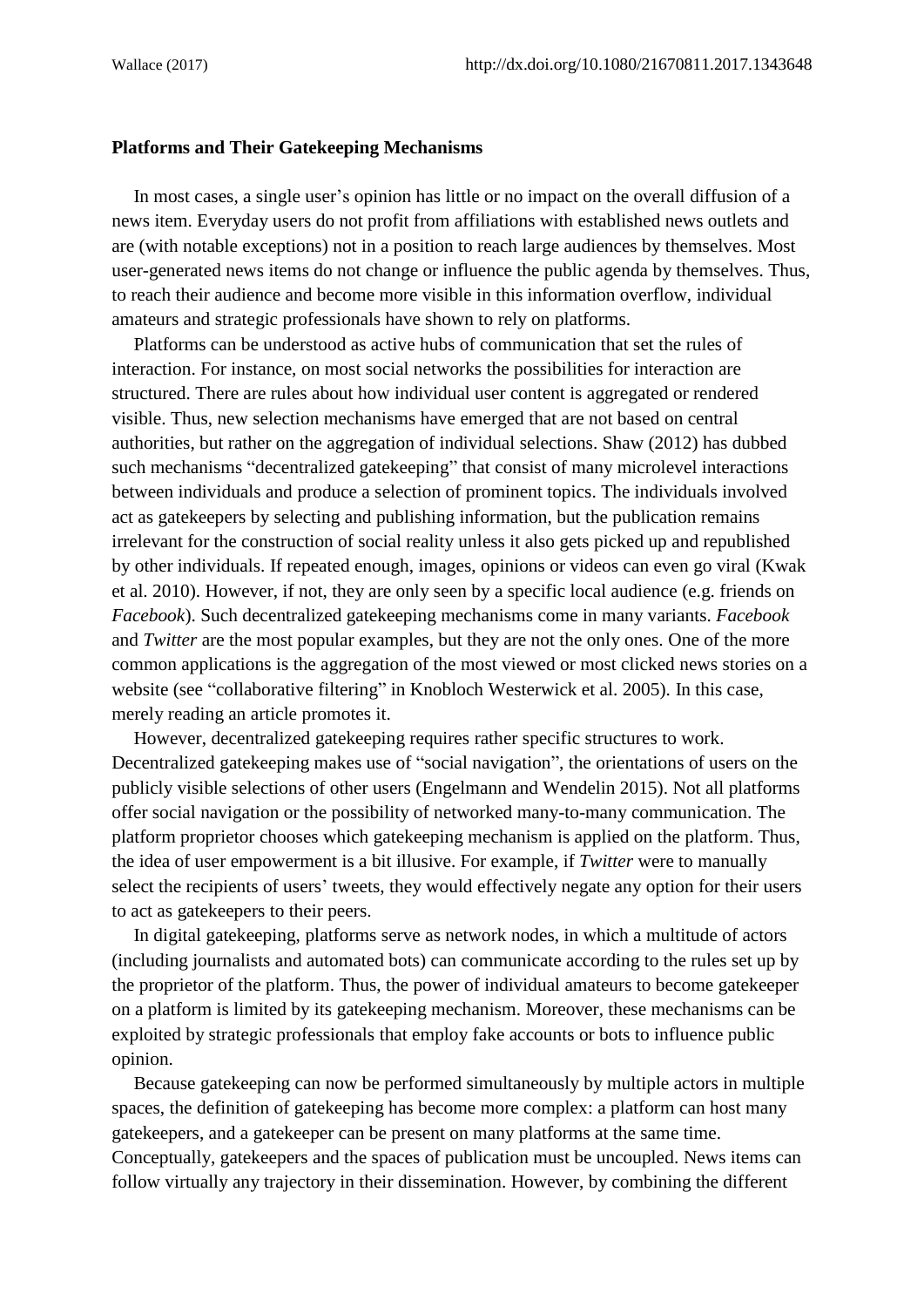types of gatekeepers with spaces and their gatekeeping mechanism, gatekeeping as a process can be modelled. For this purpose, the present article proposes a new model of gatekeeping processes. In this model, the content no longer runs along fixed channels, gatekeepers are uncoupled from publication spaces and gatekeeping mechanisms can be applied by nonjournalistic actors.

# **Modelling Gatekeeping as a Process**

This article has argued that researchers must differentiate between types of gatekeepers, because different types of gatekeepers differ in access, criteria for selecting content and use of the multiple spaces where content may be published. Some Gatekeepers follow a linear, unidirectional gatekeeping process (e.g. inside a news organisation or a media channel), but news selection processes may also occur in a decentralized way through many individual gatekeepers on multiple platforms. Gatekeeping as a process of constructing social reality through news selection must include multiple gatekeeper types that simultaneously interact with different gatekeeping mechanisms on various platforms. These conditions are not met by contemporary gatekeeping models like, for instance, the most recent gatekeeping model of Shoemaker and Vos (2009), which already included users as gatekeepers. According to their model, news items are primarily created by journalism, with information passing through a journalistic selection process. The possibility for non-journalistic actors to break news is not taken into account. Second, there is no choice of publication platform. The differences between *Twitter* and a news website, for instance, are not part of the model. Third, an audience channel is included as the feedback of popular topics among the audience, but this does not shed any light on how the audience can become gatekeepers or on what gatekeeping mechanism they rely.

Thus, the present article proposes a new gatekeeping model based on four different types of gatekeepers and the more powerful role of platforms (Figure 1). Following the considerations above, the gatekeeper and the platforms must be conceptually uncoupled. Thus, gatekeeping in this model is divided into two steps: (a) the selection process of the gatekeeper and (b) the gatekeeping mechanism of the platform.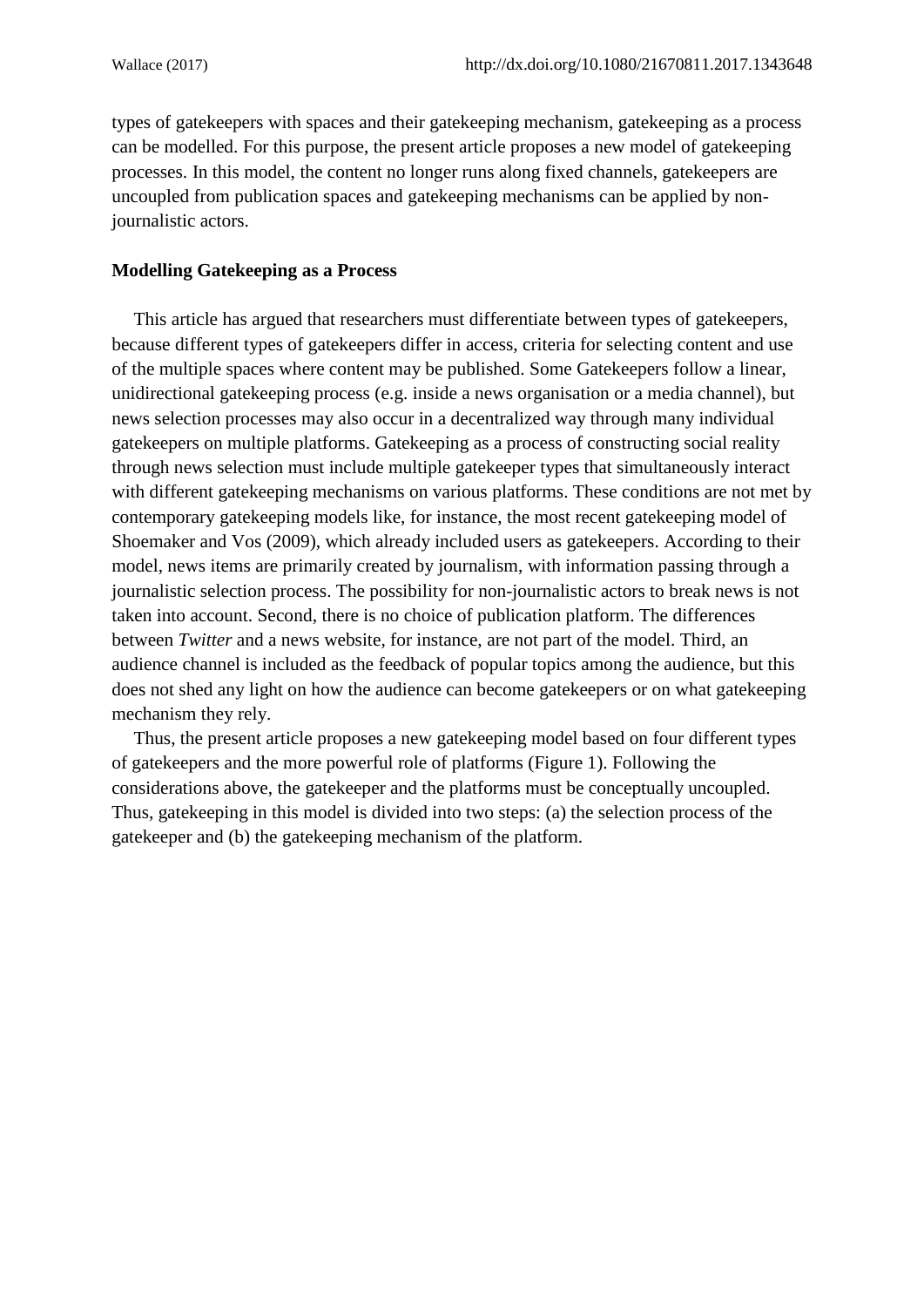

### **Figure 1.** Digital Gatekeeping as a News Dissemination Process.

First, all of the gatekeeper types mentioned earlier have access to specific sources, and, necessarily, select some information over other information for a framed news item that will be published. As highlighted in Table 1, the selection process can be divided into three stages. The differences in access to information, selection criteria and preferred spaces of publication strongly influence which news item will be selected and how it will be framed. The whole news selection process itself is influenced by multiple forces, as suggested by previous literature.

The crucial difference, however, is that the following choice of publication has an effect on where and how the news item gets published. Again, not every gatekeeper has the same means for publication and individual amateurs may be dependent on some platforms. This additional stage allows the consideration of power relations between gatekeepers and publication platforms. These relations range from equality (gatekeeper owns platform/belongs to company running it) to complete dependence (gatekeeper is an ordinary user without alternatives).

Once a platform is chosen, specific gatekeeping mechanisms determine the visibility of the published content. Whereas centralized mechanisms immediately publish the news item and thus promote the selector to be a gatekeeper, decentralized mechanisms still have to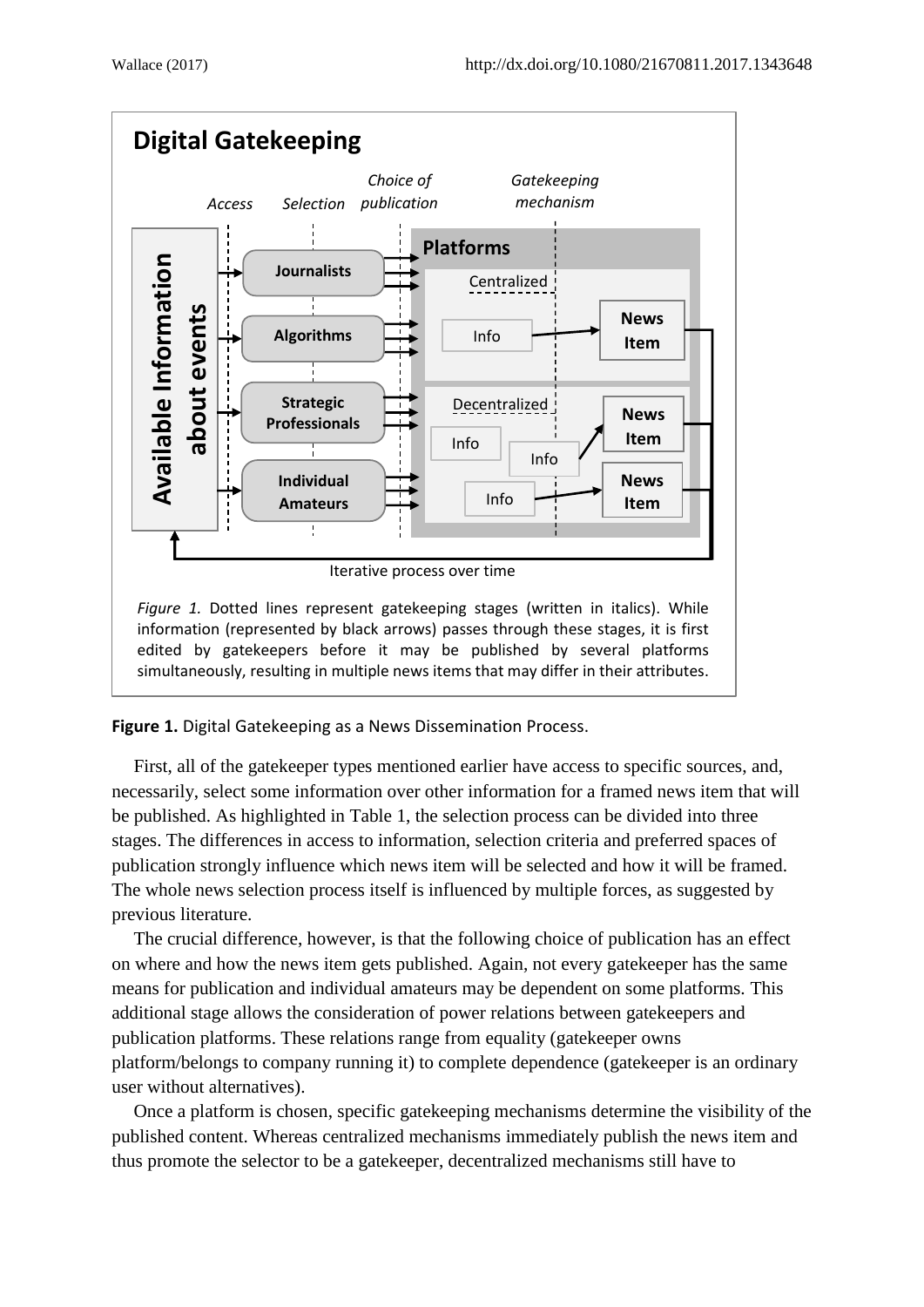aggregate other individuals' opinions to decide whether this specific piece of information will be visible and/or reach a large audience. For example, a journalist publishing on his or her media outlet's website will become a gatekeeper for a large audience, whereas an individual *Twitter* user is likely to depend on the aggregation of retweets or hashtags to reach as many people. Only through the aggregation of the same action by other users (e.g., through sharing the original post) will a news item become visible for a large audience. Publishing a news item on a platform with a decentralized gatekeeping mechanism therefore does not automatically render the user a gatekeeper.

However, even when using decentralized platforms, individual users may gain a strong position that allows them to become gatekeepers. Depending on the network structure, topicspecific super-users (Meraz and Papacharissi 2013) may evolve that are able to have a larger impact on the network. As the current example of Donald Trump on *Twitter* shows, a prominent status can even give credibility and reach to their published content. In other words, some users may attain a certain reputation within their network that eases the adoption of their shared news item or renders their selections visible immediately. This is in line with the results of Lerman and Ghosh (2010), who showed that the diffusion of information by users depends heavily on the structure of the network. Moreover, other research suggests that a user's position in networks changes with topics (Zeller et al. 2014). Indeed, because individuals are unlikely to be professionals, their gatekeeper role may be limited to specific news items of personal interest.

Regardless of how a news item is shaped by the gatekeeping mechanism and its gatekeeper(s), it will be available for secondary gatekeepers to select their own aspects of it and reshape the news item. This adds simultaneous iterations to the whole process. Consequently, if the access of a gatekeeper is low, the news items it publishes tend to be personally framed reiterations of other publications. As a consequence, the news item may change over time. Since there can be multiple gatekeepers acting simultaneously, there may even be conflicting interpretations of the same content by various gatekeepers. However, past work suggests that there are news attention cycles that hint at how often and over what time period a topic will receive public attention (Djerf-Pierre 2012).

Overall, the proposed model addresses contemporary challenges to gatekeeping. First, as already described by Lewin (1947), news items may change in content and framing during their path through a channel. However, depending on the path the news item has taken (from gatekeeper to platform to gatekeeping mechanism), the news item is likely to change differently. For example, a study by Qin (2015) showed that popular issues are framed differently depending on whether they are processed through a decentralized mechanism such as *Twitter* or by professional journalists. The choice of platform and the gatekeeping mechanism influence how a news item will be shared in an additional iteration. In other words, the gatekeeping path (gatekeeper, platform, mechanism) becomes an attribute of the news item itself. For example, the perceived credibility of the information source acts as an important contributor to the adoption of the presented content (Grosser 2015). Certain spaces are considered trustworthy, and this increases the likelihood of their content being adopted, whereas other spaces have a negative reputation or no reputation at all. Spaces affiliated with professional journalism are expected to validate the content according to journalistic norms.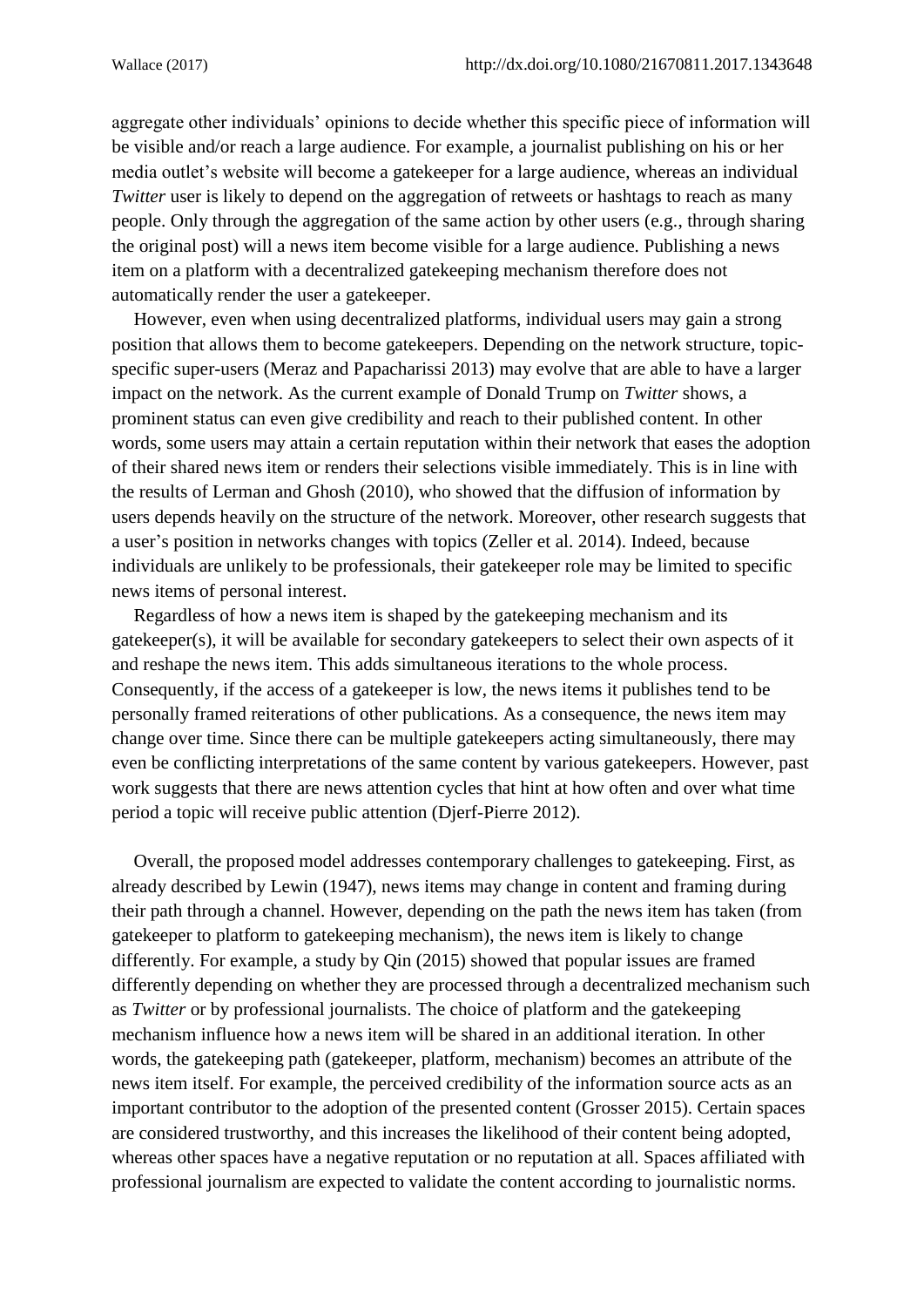Indeed, Chung, Nam, and Stefanone (2012) found much higher credibility for online mainstream media than for online independent media, such as thedrudgereport.com. More importantly, they found that the absence of recognised gatekeeping mechanisms—in this case, the absence of centralized journalistic gatekeeping—has a negative influence on whether information is considered trustworthy. Nonetheless, Metzger, Flanagin, and Medders (2010, 415) pointed out that the "ability to aggregate information and to connect individuals to one another […] provides new potential for determining information credibility and for undermining traditional authorities". Decentralized gatekeeping mechanisms can replace the credibility of journalists with the "wisdom of the crowd" through the aggregation of user ratings or opinions.

In addition, the numerous possible configurations of gatekeepers, platforms and mechanisms allow many cross-channel interactions, which suggests that a higher diversity of news items and frames will be visible. However, by acknowledging that even decentralized gatekeeping follows certain mechanisms of information selection, gatekeeping research can help to explain why counterarguments or even counter-publics sometimes emerge and sometimes do not.

Finally, the model proposed in the present article stresses both the equality of the network, in which virtually all connections between actors and spaces are possible, and the inequalities of gatekeeping power that is distributed among only a few actors and platforms. Journalists usually publish their content in their proprietary spaces (e.g., their websites) *and* on social networks such as *Twitter* or *Facebook*, as most spaces offering decentralized gatekeeping mechanisms are open to all individuals. In contrast, most non-journalistic actors are dependent on decentralized mechanisms or—if available—proprietary spaces. This stronger role of platforms has important ramifications. Strategic professionals can reach large audiences with unchecked or strategic communication. When algorithmic or personal selection criteria replace journalistic criteria, misinformation can spread through networks. Moreover, successful platform owners, who are for the most part non-journalistic, are in a position to influence who is publicly heard and how news items are presented. Digital gatekeeping is thus more prone to non-journalistic interference than is traditional gatekeeping in the process of constructing social reality.

# **Conclusion**

The aim of this article was to develop a gatekeeping model that is better suited than existing models for explaining digital information selection processes. In doing so, I have argued that classic gatekeeping theory is no longer adequate in describing contemporary news selection processes online and that recent gatekeeping approaches at theory-building are isolated and have not been synthesised in a coherent gatekeeping theory. By addressing these issues, this article returned to the central definitions of gatekeeping and critically addressed their applicability in a digital environment. The identified challenges required gatekeeping theory to acknowledge a typology of gatekeepers, include platforms and redefine the process of gatekeeping. First, journalists, individual amateurs, strategic professionals and algorithms were identified as gatekeeper archetypes that differ in access, selection criteria and the framing of information, and the publication choices. Second, publication spaces are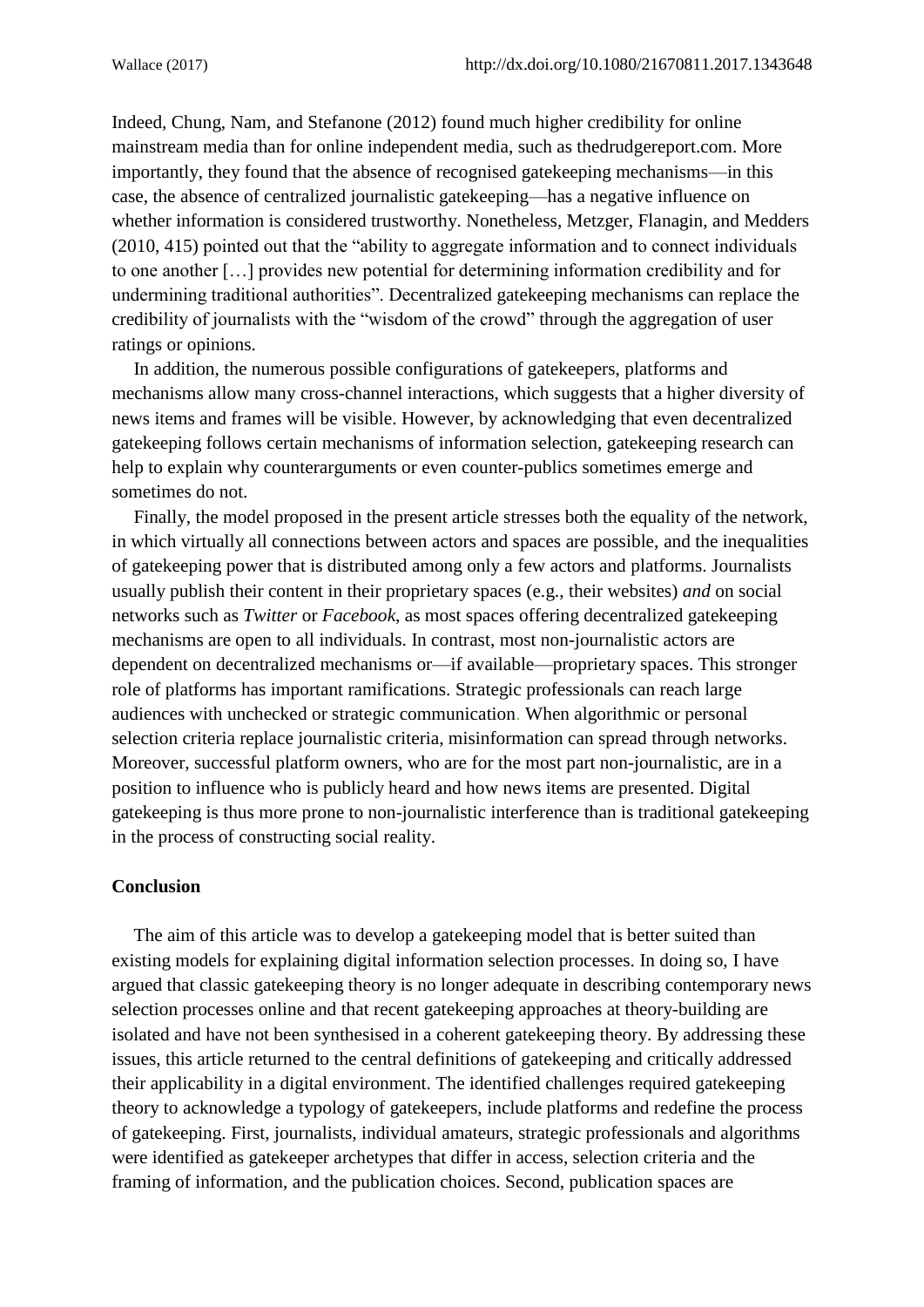uncoupled from gatekeepers. Instead, spaces are understood to act as platforms on which gatekeepers operate. These platforms either apply gatekeeping mechanisms controlled by a central authority (centralized gatekeeping) or rely on collaborations between many microlevel interactions to publish news (decentralized gatekeeping). Third, a digital gatekeeping framework was derived to model the four gatekeeper archetypes and their selection processes in relation to platforms employing collaborative gatekeeping mechanisms.

The power of this approach lies in its ability to build on existing gatekeeping research on journalism and to include digital variants that seemed to contradict each other, such as secondary gatekeeping, networked gatekeeping or gatewatching. The questions central to gatekeeping—who selects which information according to what selection mechanism, and how the news item is framed before it reaches the public—can only be answered if multiple gatekeeping processes and their interplay are examined. However, further research is needed to test the modelled gatekeeping processes. For example, one could examine how platforms influence individuals' selections processes. Moreover, case studies could show differences between gatekeeping patterns of gatekeeper type, platform and gatekeeping mechanism combinations for specific topics, which may illuminate the degree of fragmentation of social realities. The proposed gatekeeping model could also shed light on how misinformation campaigns work despite the prominence of established journalistic gatekeepers. Decentralized mechanisms and algorithmic gatekeepers enable non-journalistic actors to construct alternative social realities, especially if the news items are ignored by journalism. This may explain mistrust in journalism or, for example, counter-publics and government restrictions on platforms, individuals' access or publication possibilities in states with restrictive media policies.

Overall, the proposed digital gatekeeping model extends previous research on gatekeeping by synthesising classic gatekeeping theory with contemporary approaches. Crucially, it shows that future research must connect to findings on news flow patterns, non-journalistic organisations, algorithmic applications and social behaviour to be able to explain digital selection processes fully. The proposed model serves as a framework that helps to identify relevant factors for the questions central to gatekeeping: Who is selecting which information according to what selection mechanism, and how is the news item framed before reaching the public? In particular, the typology in the present article allows for the opening of the black box of digital gatekeepers by delivering a framework for identifying structural differences between them. Furthermore, by developing a digital gatekeeping model to incorporate journalists, individuals and algorithms in a shared news dissemination process, this article has created a framework for future empirical studies. Although the emergence of a digital environment that relies heavily on algorithms and new forms of collaborative user-generated content has challenged gatekeeping theory, the concept of gatekeeping remains fruitful for describing digital selection processes. More research is needed to further refine the gatekeeper typology and gatekeeping mechanisms on platforms. The analysis of these novel forms of gatekeeping has become even more important now that the gatekeeping role has become open for everyone to influence and too complex for anyone to control.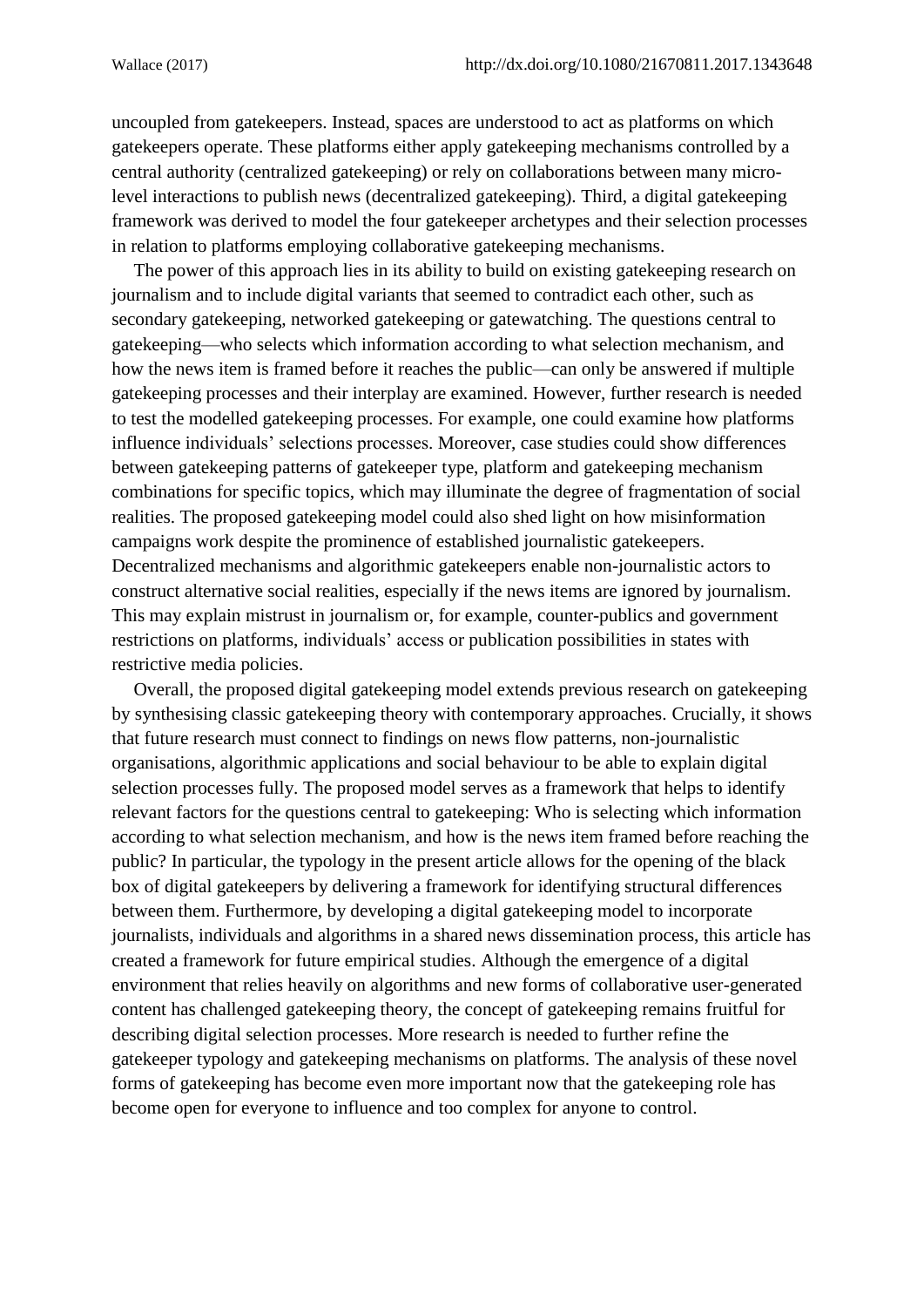# **REFERENCES**

- Barzilai-Nahon, Karine. 2008. "Toward a theory of network gatekeeping: A framework for exploring information control." *J. Am. Soc. Inf. Sci.* 59 (9): 1493–1512. doi:10.1002/asi.20857.
- Bass, Abraham Z. 1969. "Refining the "gatekeeper" concept: A UN radio case study." *Journalism & mass communication quarterly* 46 (1): 69–72.
- Boczkowski, Pablo J., and Eugenia Mitchelstein. 2012. "How Users Take Advantage of Different Forms of Interactivity on Online News Sites: Clicking, E-Mailing, and Commenting." *Human Communication Research* 38 (1): 1–22. doi:10.1111/j.1468-2958.2011.01418.x.
- Bruns, Axel. 2005. *Gatewatching: Collaborative Online News Production: Collaborative Online News Production:* Peter Lang Publishing Inc.
- Bruns, Axel. 2009. "Vom Gatekeeping zum Gatewatching." In *Journalismus im Internet*, edited by Christoph Neuberger, Christian Nuernbergk, and Melanie Rischke, 107–28. Wiesbaden: VS Verlag für Sozialwissenschaften.
- Bui, CamLy. 2010. "How Online Gatekeepers Guard Our View -- News Portals' Inclusion and Ranking of Media and Events." *Global Media Journal: American Edition* 9 (16): 1–41.
- Choi, J. 2016. "News Internalizing and Externalizing: The Dimensions of News Sharing on Online Social Networking Sites." *Journalism & mass communication quarterly.*  doi:10.1177/1077699016628812.
- Chung, Chung J., Yoonjae Nam, and Michael A. Stefanone. 2012. "Exploring Online News Credibility: The Relative Influence of Traditional and Technological Factors." *J Comput-Mediat Comm* 17 (2): 171–86. doi:10.1111/j.1083-6101.2011.01565.x.
- Coddington, Mark, and Avery E. Holton. 2014. "When the Gates Swing Open: Examining Network Gatekeeping in a Social Media Setting." *Mass Communication and Society* 17 (2): 236–57. doi:10.1080/15205436.2013.779717.
- Demirhan, Kamil. 2014. "Social Media Effects on the Gezi Park Movement in Turkey: Politics Under Hashtags." In *Social Media in Politics*, edited by Bogdan Pătrut and Monica Pătrut, 281–314. Cham: Springer International Publishing.
- Diakopoulos, Nicholas. 2014. "Algorithmic Accountability." *Digital Journalism* 3 (3): 398–415. doi:10.1080/21670811.2014.976411.
- Djerf-Pierre, Monika. 2012. "THE CROWDING-OUT EFFECT." *Journalism studies* 13 (4): 499– 516. doi:10.1080/1461670X.2011.650924.
- Donohue, George A., Clarice N. Olien, and Philip J. Tichenor. 1989. "Structure and constraints on community newspaper gatekeepers." *Journalism & mass communication quarterly* 66 (4): 807– 45.
- Donohue, George A., Phillip J. Tichenor, and Clarice N. Olien. 1972. "Gatekeeping: Mass media systems and information control." In *Current perspectives in mass communication research*. Vol. 1, edited by F. G. Kline and Philip J. Tichenor, 41–70. Beverly Hills, CA: Sage Publications.
- Dörr, Konstantin N. 2015. "Mapping the field of Algorithmic Journalism." *Digital Journalism*, 1–23. doi:10.1080/21670811.2015.1096748.
- Eilders, Christiane. 2006. "News factors and news decisions. Theoretical and methodological advances in Germany." *Communications* 31 (1): 5–24. doi:10.1515/COMMUN.2006.002.
- Engelmann, Ines, and Manuel Wendelin. 2015. "Relevanzzuschreibung und Nachrichtenauswahl des Publikums im Internet." *Pub* 60 (2): 165–85. doi:10.1007/s11616-015-0230-z.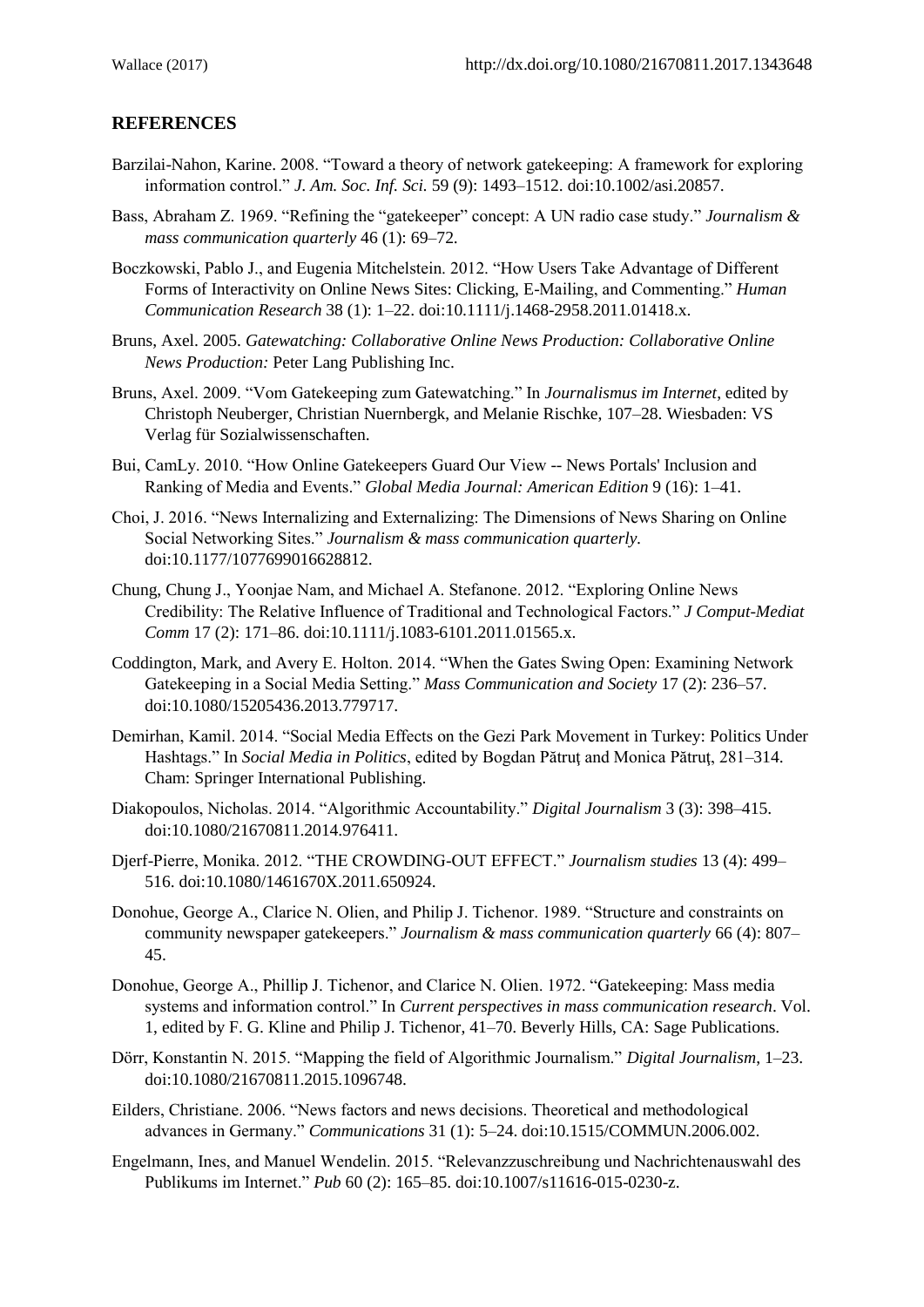- Fletcher, Richard, and Sora Park. 2017. "The Impact of Trust in the News Media on Online News Consumption and Participation." *Digital Journalism*, 1–19. doi:10.1080/21670811.2017.1279979.
- Gillespie, Tarleton. 2014. "The Relevance of Algorithms." In *Media Technologies*, edited by Tarleton Gillespie, Pablo J. Boczkowski, and Kirsten A. Foot, 167–94: The MIT Press.
- Goode, L. 2010. "Social news, citizen journalism and democracy." *New Media & Society* 11 (8): 1287–1305. doi:10.1177/1461444809341393.
- Grosser, Katherine M. 2015. "Trust in Online Journalism." *Digital Journalism* 4 (8): 1036–57. doi:10.1080/21670811.2015.1127174.
- Jensen, Mads. 2015. "The Emergence of Second-Screen Gatekeeping." *Digital Journalism* 4 (3): 321– 38. doi:10.1080/21670811.2015.1054408.
- Jeon, Doh-Shin, and Nikrooz Nasr Esfahani. 2013. "News Aggregators and Competition Among Newspapers in the Internet." http://idei.fr/doc/by/jeon/Aggregator20Dec2013.pdf.
- Jürgens, Pascal, Andreas Jungherr, and Harald Schoen. 2011. "Small Worlds with a Difference: New Gatekeepers and the Filtering of Political Information on *Twitter*." In *Proceedings of the 3rd International Web Science Conference*, 21–26. New York: ACM.
- Just, Natascha, and Michael Latzer. 2016. "Governance by Algorithms: Reality Construction by Algorithmic Selection on the Internet. Accepted manuscript forthcoming in." *Media, Culture & Society*.
- Knobloch Westerwick, Silvia, Nikhil Sharma, Derek L. Hansen, and Scott Alter. 2005. "Impact of Popularity Indications on Readers' Selective Exposure to Online News." *Journal of Broadcasting & Electronic Media* 49 (3): 296–313.
- Kwak, Haewoon, Changhyun Lee, Hosung Park, and Sue Moon. 2010. "What is *Twitter*, a social network or a news media?" In *Proceedings of the 19th international conference on World wide web*, 591–600. New York: ACM.
- Kwon, K. H., Onook Oh, Manish Agrawal, and H. R. Rao. 2012. "Audience Gatekeeping in the *Twitter* service: An investigation of tweets about the 2009 Gaza conflict." *AIS Transactions on Human-Computer Interaction* 4 (4): 212–29.
- Lasorsa, Dominic L., Seth C. Lewis, and Avery E. Holton. 2012. "Normalizing *Twitter*." *Journalism studies* 13 (1): 19–36. doi:10.1080/1461670X.2011.571825.
- Latzer, M., K. Hollnbuchner, N. Just, and Florian Saurwein. 2014. "The economics of algorithmic selection on the Internet." http://mediachange.ch/media//pdf/publications/Economics of algorithmic selection WP.pdf.
- Lee, Chei S., and Long Ma. 2012. "News sharing in social media: The effect of gratifications and prior experience." *Computers in Human Behavior* 28 (2): 331–39. doi:10.1016/j.chb.2011.10.002.
- Lerman, Kristina, and Rumi Ghosh. 2010. "Information Contagion: An Empirical Study of the Spread of News on Digg and *Twitter* Social Networks." *ICWSM* 10: 90–97.
- Lewin, G. W. 1947. "Frontiers in Group Dynamics. Concept, Method and Reality in Science; Social Equilibria and Social Change." *Human Relations* 5 (4).
- Lewis, Seth C., and Oscar Westlund. 2014. "Actors, Actants, Audiences, and Activities in Cross-Media News Work." *Digital Journalism* 3 (1): 19–37. doi:10.1080/21670811.2014.927986.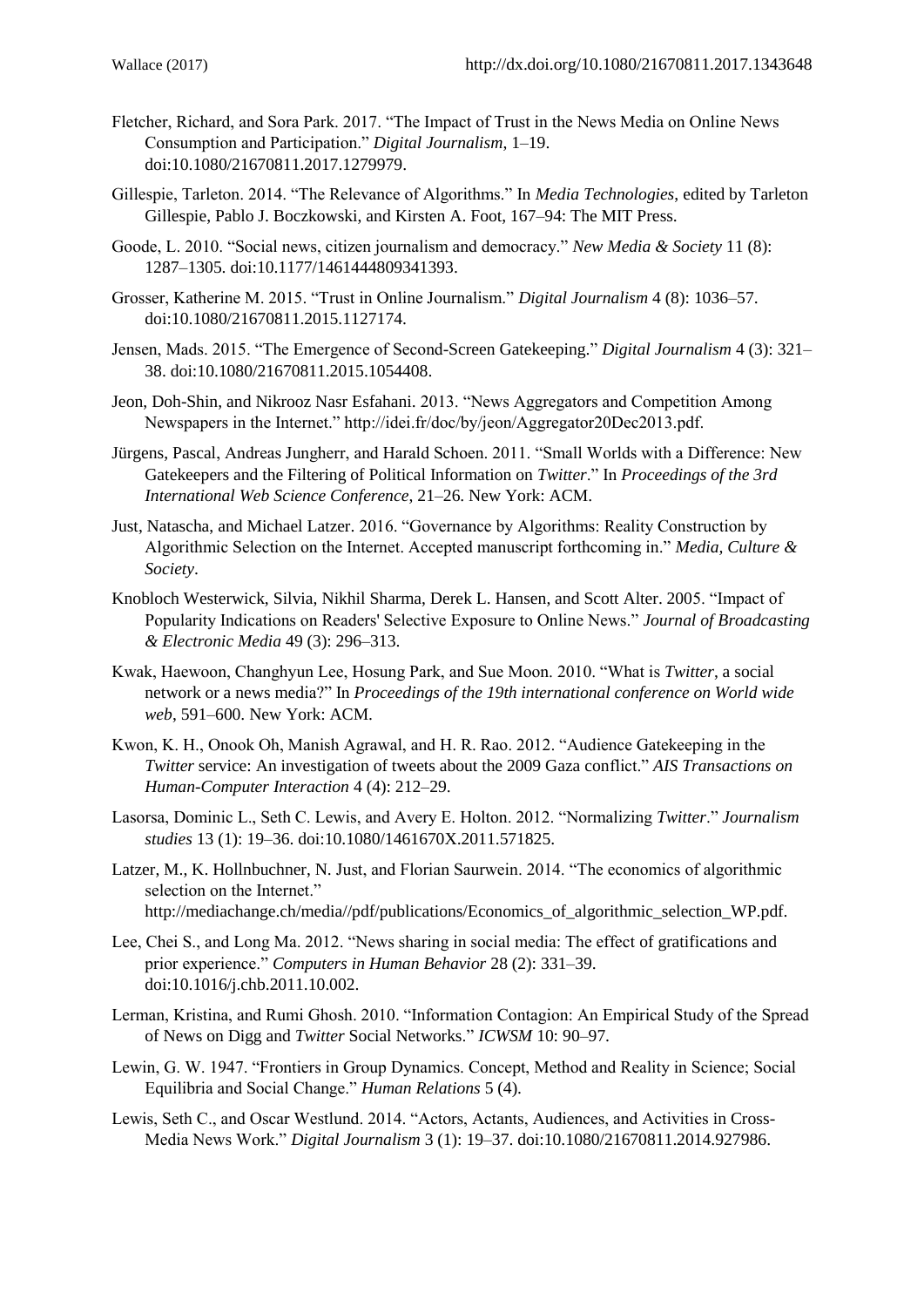- Meraz, Sharon, and Zizi Papacharissi. 2013. "Networked Gatekeeping and Networked Framing on #Egypt." *The International Journal of Press/Politics* 18 (2): 138–66. doi:10.1177/1940161212474472.
- Metzger, Miriam J., Andrew J. Flanagin, and Ryan B. Medders. 2010. "Social and Heuristic Approaches to Credibility Evaluation Online." *Journal of Communication* 60 (3): 413–39. doi:10.1111/j.1460-2466.2010.01488.x.
- Michael, Nick, and Tim P. Vos. 2015. *Gatekeeping, gatekeeping forces and micro-documentary.* San Juan, Puerto Rico. Paper presented to the ICA Journalism Studies Division.
- Mitchelstein, Eugenia, and Pablo J. Boczkowski. 2009. "Between tradition and change: A review of recent research on online news production." *Journalism* 10 (5): 562–86. doi:10.1177/1464884909106533.
- Napoli, Philip M. 2014. "Automated Media: An Institutional Theory Perspective on Algorithmic Media Production and Consumption." *Commun Theor* 24 (3): 340–60. doi:10.1111/comt.12039.
- Neuberger, Christoph, and Christian Nuernbergk. 2010. "Competition, Complementary or Integration?" *Journalism Practice* 4 (3): 319–32.
- Nguyen, Tien T., Pik-Mai Hui, F. M. Harper, Loren Terveen, and Joseph A. Konstan. 2014. "Exploring the filter bubble." In *Proceedings of the 23rd international conference on World wide web*, 677–86. New York: ACM.
- Nielsen, Carolyn E. 2014. "Coproduction or cohabitation: Are anonymous online comments on newspaper websites shaping news content?" *New Media & Society* 16 (3): 470–87. doi:10.1177/1461444813487958.
- Nielsen, Rasmus K. 2014. "Varieties of online gatekeeping: Extended Abstract for the Rethinking Journalism II workshop at Groningen University, Netherlands." Accessed October 11, 2014. http://rasmuskleisnielsen.net/2014/01/22/varieties-of-online-gatekeeping/.
- Nuernbergk, Christian. 2012. "Gatekeeper, Vermittler, Orientierungsstifter? Die Rolle der etablierten Medienanbieter in der Netzwerköffentlichkeit." In *SignsBook - Zeichen setzen in der Kommunikation*, edited by Béla Anda, Stefan Endrös, Jochen Kalka, and Sascha Lobo, 2–7. Wiesbaden: Gabler Verlag.
- Pariser, Eli. 2011. *The filter bubble: What the Internet is hiding from you:* Penguin UK.
- Picone, Ike, Ralf de Wolf, and Sarie Robijt. 2016. "Who Shares What with Whom and Why?" *Digital Journalism* 4 (7): 921–32. doi:10.1080/21670811.2016.1168708.
- Powers, Elia. 2017. "My News Feed is Filtered?" *Digital Journalism*, 1–21. doi:10.1080/21670811.2017.1286943.
- Qin, Jie. 2015. "Hero on *Twitter*, Traitor on News: How Social Media and Legacy News Frame Snowden." *The International Journal of Press/Politics* 20 (2): 166–84. doi:10.1177/1940161214566709.
- Reich, Zvi. 2008. "How Citizens Create News Stories." *Journalism studies* 9 (5): 739–58. doi:10.1080/14616700802207748.
- Russell, Frank M., Marina A. Hendricks, Heesook Choi, and Elizabeth C. Stephens. 2015. "Who Sets the News Agenda on *Twitter*?" *Digital Journalism* 3 (6): 925–43. doi:10.1080/21670811.2014.995918.
- Shaw, Aaron. 2012. "Centralized and decentralized gatekeeping in an open online collective." *Politics & Society* 40 (3): 349–88.